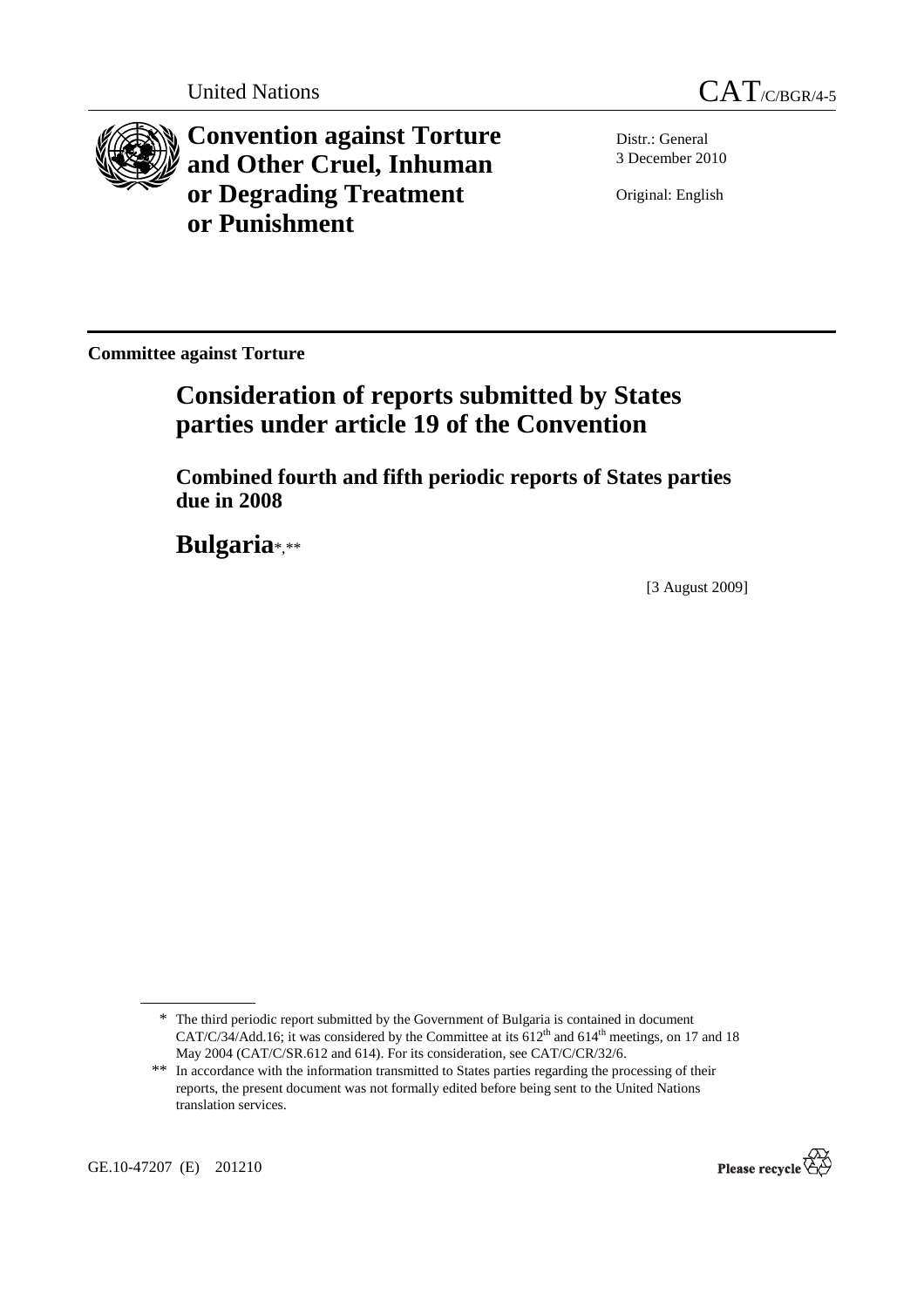## Contents

| Chapter |                                                                                                                                                               | Paragraphs  | Page           |
|---------|---------------------------------------------------------------------------------------------------------------------------------------------------------------|-------------|----------------|
| I.      |                                                                                                                                                               | $1 - 7$     | 3              |
| $\Pi$ . | Information on new measures and results regarding the implementation                                                                                          | $8 - 90$    | 3              |
|         | А.                                                                                                                                                            | $9 - 11$    | 3              |
|         | <b>B.</b>                                                                                                                                                     | $12 - 37$   | $\overline{4}$ |
|         | $C_{\cdot}$                                                                                                                                                   | $38 - 53$   | $\overline{7}$ |
|         | D.                                                                                                                                                            | $54 - 90$   | 9              |
| Ш.      | Administrative measures related to the implementation of                                                                                                      | $91 - 156$  | 14             |
| IV.     | Complaints, queries, indictments, legal proceedings, verdicts, reparation and<br>compensation regarding acts of torture and other cruel, inhuman or degrading | $157 - 163$ | 23             |
| V.      | Actions undertaken with regard to the subjects of concern and<br>recommendations of the Committee with regard to the third                                    | 24          |                |
|         | А.                                                                                                                                                            | $165 - 190$ | 24             |
|         |                                                                                                                                                               | $165 - 168$ | 24             |
|         |                                                                                                                                                               | 169-171     | 25             |
|         |                                                                                                                                                               | 172         | 25             |
|         |                                                                                                                                                               | $173 - 175$ | 25             |
|         |                                                                                                                                                               | $176 - 182$ | 26             |
|         |                                                                                                                                                               | 183-186     | 28             |
|         |                                                                                                                                                               | $187 - 190$ | 28             |
|         | <b>B.</b>                                                                                                                                                     | $191 - 194$ | 29             |
| VI.     |                                                                                                                                                               | 195-197     | 29             |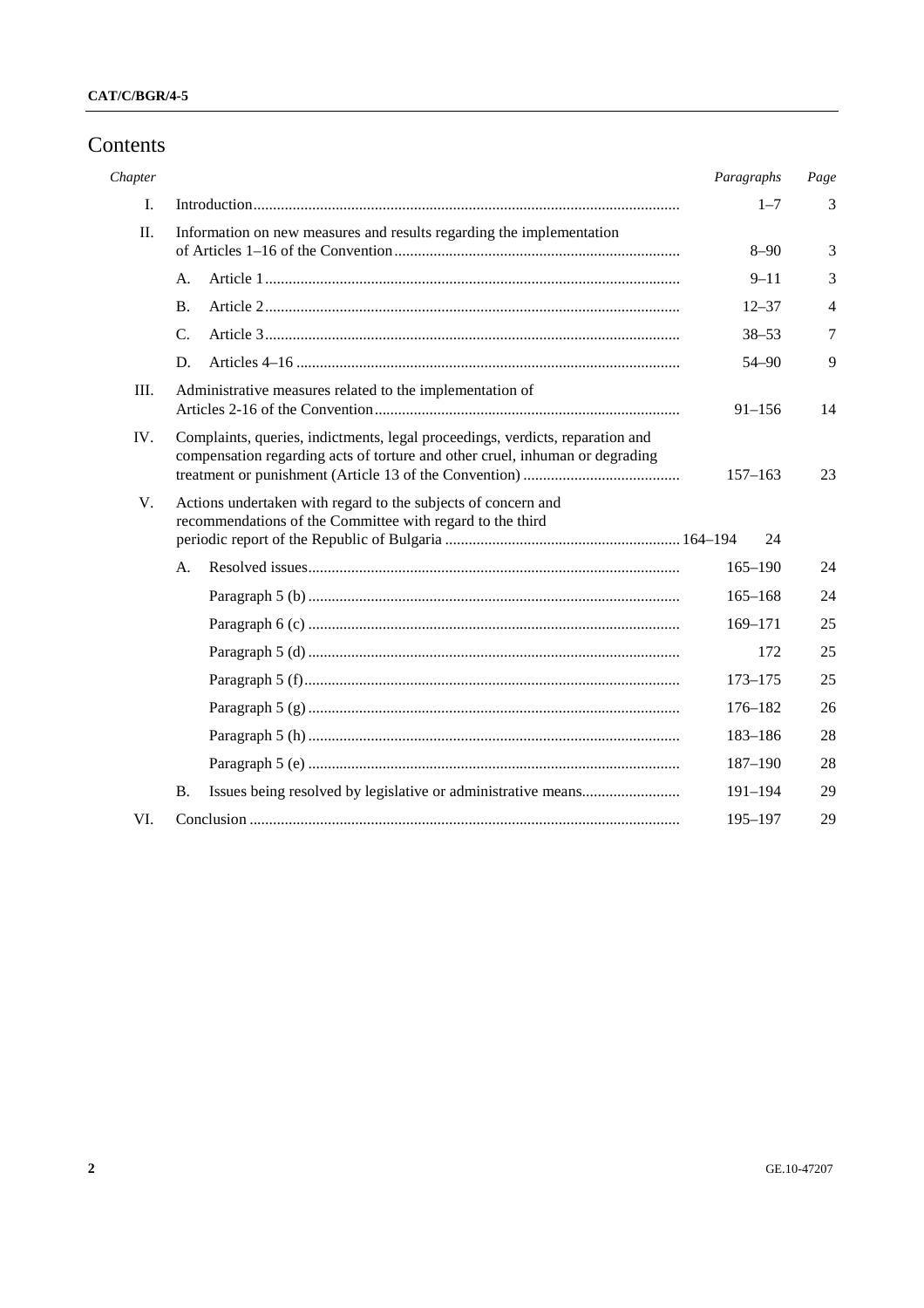## **I. Introduction**

1. This report is a consolidated document containing the fourth and fifth periodic reports of the Republic of Bulgaria concerning the implementation of the Convention against Torture and Other Cruel, Inhuman or Degrading Treatment or Punishment.

2. The report has been prepared in accordance with the guidelines of the Committee against Torture regarding the form and content of periodic reports, as well as the Committee's General Comment No. 1 on the implementation of Article 3 in the context of Article 22 (refoulement and communications) (1996), and General Comment No. 2 on the implementation of Article 2 by State parties (2007).

3. The third periodic report of the Republic of Bulgaria was considered by the Committee Against Torture on 17 and 18 May 2004. The final conclusions of the Committee were issued on 11 June 2004.

4. Along with positive assessments, the Committee also noted certain outstanding issues regarding the provisions of the Convention that are in the process of implementation by Bulgaria.

5. The Government of the Republic of Bulgaria confirms its determination to continue to strictly fulfil the obligations arising from the Convention, and to ensure the necessary conditions for the effective prevention and counteraction of any and all violations of its provisions. The competent institutions in Bulgaria continue their efforts to address all emerging issues and take appropriate action in cases where such acts have been allowed to take place.

6. In this context, the Government will continue to cooperate with the Committee and take into account all its relevant comments and recommendations.

7. In the reporting period, the Republic of Bulgaria has continued its progress in building a free-market economy, further strengthening the democratic institutions, enhancing respect for human rights, the rule of law, and the promotion of civil society. In this context, Bulgaria has continued to successfully address the outstanding issues in connection with the implementation of the Convention's provisions (which are partly attributable to objective difficulties relating to Bulgaria's economic circumstances).

## **II. Information on new measures and results regarding the implementation of Articles 1–16 of the Convention**

8. During the period under review, the Republic of Bulgaria undertook a series of legislative, administrative and other measures in accordance with Articles 1 through 16 of the Convention.

## **A. Article 1**

9. *Article 5, paragraph 4* of the Constitution of the Republic of Bulgaria of 1991 provides that "Any international instruments which have been ratified by the constitutionally established procedure, promulgated and having come into force with respect to the Republic of Bulgaria, shall be considered part of the domestic legislation of the country. They shall supersede any domestic legislation stipulating otherwise."

10. Consequently, by virtue of *Article 5, paragraph 4* of the Constitution, the Convention against Torture and Other Cruel, Inhuman or Degrading Treatment or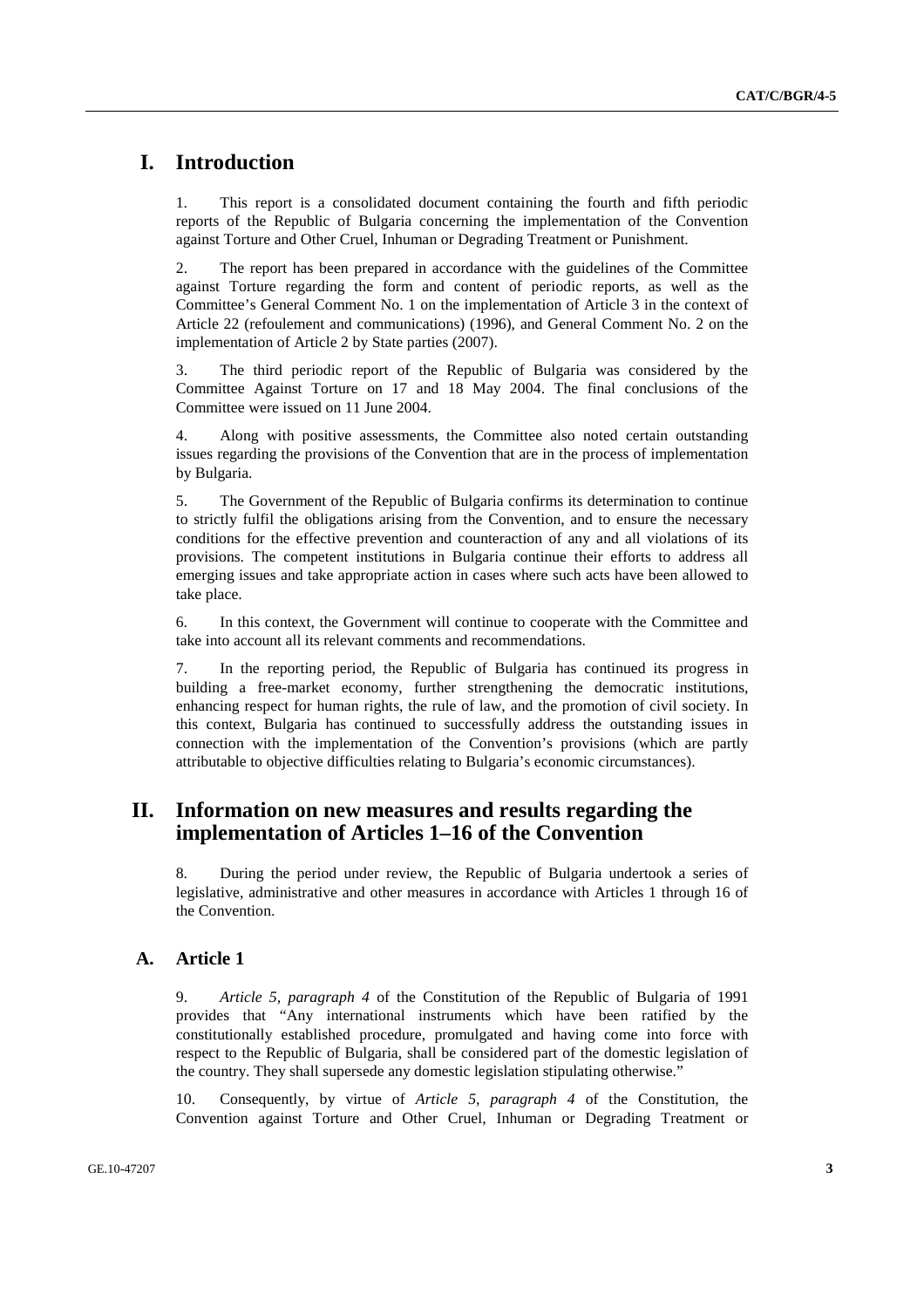Punishment, including its Article 1, is expressly an integral part of the domestic legal order of the Republic of Bulgaria.

11. Capital punishment does not exist in the Republic of Bulgaria. It was abolished in 1998.

### **B. Article 2**

12. Stringent legal safeguards against torture are provided in Bulgaria. *Article 29, paragraph 1* of the Constitution of the Republic of Bulgaria of 1991 explicitly prohibits torture: "No one shall be subjected to torture or to cruel, inhuman or degrading treatment, or to forcible assimilation." (Chapter Two – Fundamental Rights and Duties of Citizens). Article 29, paragraph 2 states that "no one may be subjected to medical, scientific, or other experimentation without their voluntary written consent." Article 30 of the Constitution proclaims the right to liberty and inviolability of the person as a fundamental right of the citizens of the Republic of Bulgaria.

13. The Republic of Bulgaria is party to all international human rights instruments which guarantee the comprehensive and unconditional prohibition of torture, inhuman treatment and punishment. As a State Party to the International Covenant on Civil and Political Rights, Bulgaria is bound by its Article 7, which states that "No one shall be subjected to torture or to cruel, inhuman or degrading treatment or punishment. In particular, no one shall be subjected without his free consent to medical or scientific experimentation." Likewise, as a State Party to the European Convention on Human Rights, Bulgaria is bound by its Article 3: "No one shall be subjected to torture or to cruel, inhuman or degrading treatment or punishment."

14. These international legal instruments, including the provisions of Article 7 of ICCPR and Article 3 of ECHR, also are an integral part of Bulgarian legislation by virtue of *Article 5, paragraph 4* of the Constitution.

15. Furthermore, the acts covered under Article 1 of the Convention against Torture and Other Cruel, Inhuman or Degrading Treatment or Punishment are criminalized in the Penal Code of the Republic of Bulgaria as constituent elements of the criminal offences of *coercion, threat* and *bodily harm*.

16. According to Article 287 of the Penal Code, any public official acting in an official capacity who, in person or through another person, employs unlawful means of coercion to obtain information, a confession, a deposition or a conclusion from an accused, a witness or an expert witness, shall be punished by imprisonment for a term of 3 to 10 years and by deprivation of the rights under Article 37, paragraph 1, subparagraphs 6 and 7 of the Penal Code (i.e. the right to hold a certain state or public office and the right to practice a certain profession or activity).

17. Procedural guarantees of the prohibition of torture are contained in the provisions of the Criminal Procedure Code, the Enforcement of Penalties Act, as well as in the entire Bulgarian criminal justice legislation. Secondary legislation is also of particular practical importance in providing guarantees for the prohibition of torture. Article 9 of Guideline No. Iz-2451 of the Minister of the Interior of 29 December 2006 on the procedure to be followed by the police upon detention of persons at the structural units of the Ministry of Interior, on the furnishing of premises for the accommodation of detainees and the order therein (promulgated in State Gazette #9/26.01.2007, in force from 27 February 2007), expressly prohibits any such acts: "The actions of police authorities shall exclude the commission, provocation or toleration of any act of torture, inhuman or degrading treatment or punishment whatsoever, or any act of discrimination against detainees." Moreover, Article 10 of Guideline No. Iz-2451 states that a member of the police force who has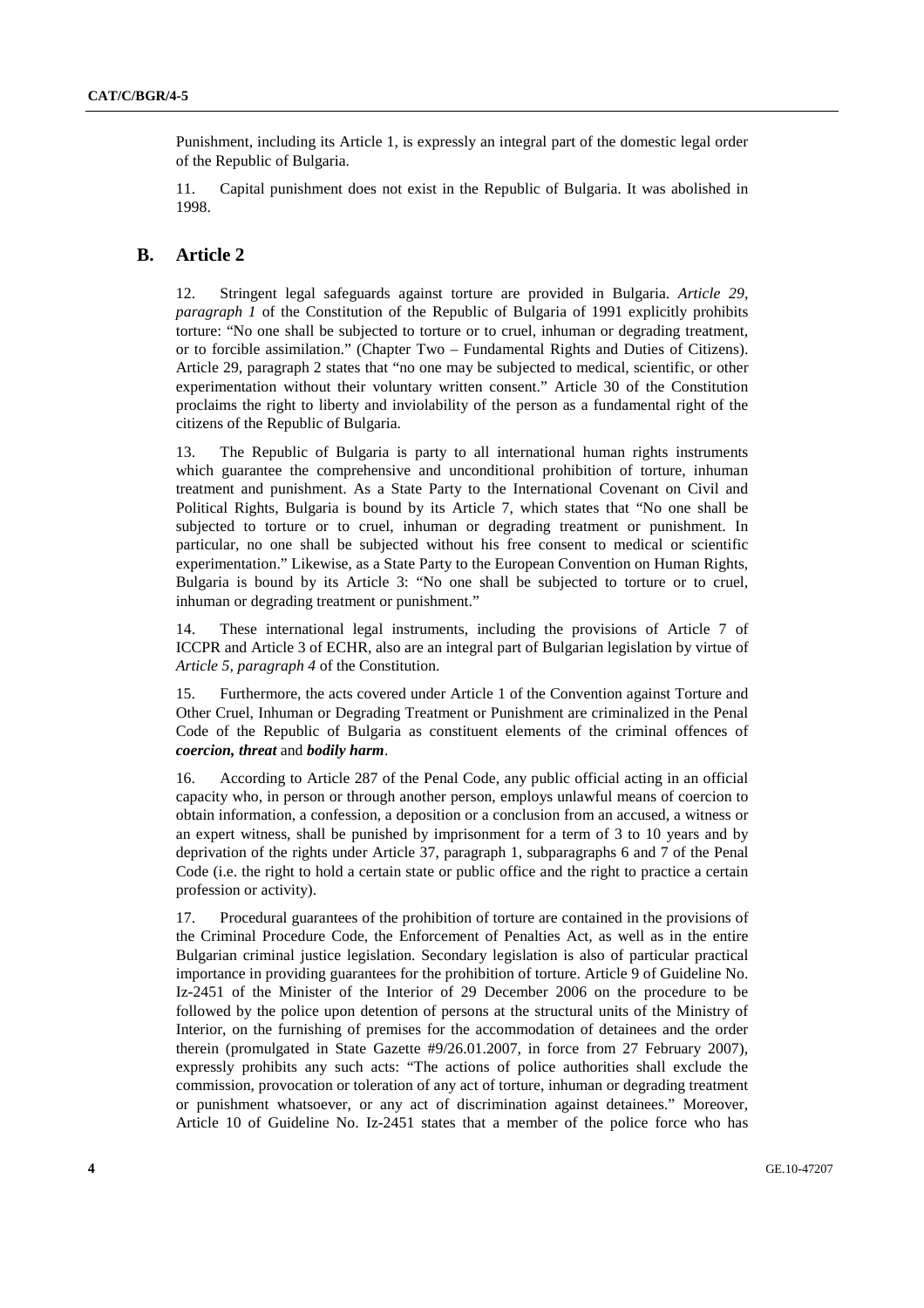become witness to the acts under Article 9, shall intervene to prevent or put an end to any such act and shall report it to his/her superior.

18. It would also be recalled that the Code of Conduct of the Police Officer was adopted and introduced into practice by order of the Minister of the Interior in October 2003. It is also placed on the web page of the Ministry of the Interior (www.mvr.bg).

19. The Code of Conduct contains explicit provisions aimed at preventing torture and ill-treatment.

20. Following are the relevant sections of the Code which was drafted with the active assistance of Belgian experts and the Council of Europe:

Chapter Two, Section II:

Paragraph 21: In performing his/her duties of service, a police officer shall respect the dignity of any person, and shall under no circumstances be allowed to commit, provoke or tolerate any act of torture, or of inhuman or degrading treatment or punishment.

Chapter Three, Section IV:

*Paragraph 77*: A police officer shall have no right, in any circumstances, to subject detained persons to torture, physical or psychological violence, or inhuman or degrading treatment.

*Paragraph 78*: A police officer who has witnessed police violence in respect of a detained person shall intervene to stop such violence and shall report said violence to his/her superiors.

*Paragraph 79*: A police officer shall protect the life and health of any detained person and, where necessary, shall allow for medical assistance to be provided to such person.

*Paragraph 80*: A police officer shall provide a possibility for such detained person to exercise his/her right to legal counsel.

*Paragraph 81*: A police officer shall provide a possibility for such detained person to inform a relative, loved one or a third party of the fact of his/her detention, except in cases as provided under law.

21. Considerable improvement was observed as regards detainees' contact with the outside world. Remand facilities have been equipped with separate rooms for visits, and detainees can benefit from two visits of up to 45 minutes each per month.

22. The Republic of Bulgaria has also ratified a number of international legal instruments of the United Nations and the Council of Europe, with direct or indirect relevance to issues relating to the prevention of torture, including the Convention on the Worst Forms of Child Labour (2001); the Supplementary Protocol to the Convention on the Transfer of Sentenced Persons (2004); the Second Supplementary Protocol to the European Convention on Mutual Assistance in Criminal Matters (2004); the European Convention on Transfer of Proceedings in Criminal Matters (2004); the Convention for the Protection of Human Rights and Dignity of the Human Being with regard to the Application of Biology and Medicine (2005); the Convention on Human Rights and Biomedicine (2005); The European Convention on Nationality (2006); the Convention on Jurisdiction, Applicable Law, Recognition, Enforcement and Cooperation in respect of Parental Responsibility and Measures for the Protection of Children (2006); the Council of Europe Convention on Action against Human Trafficking (2007), among others.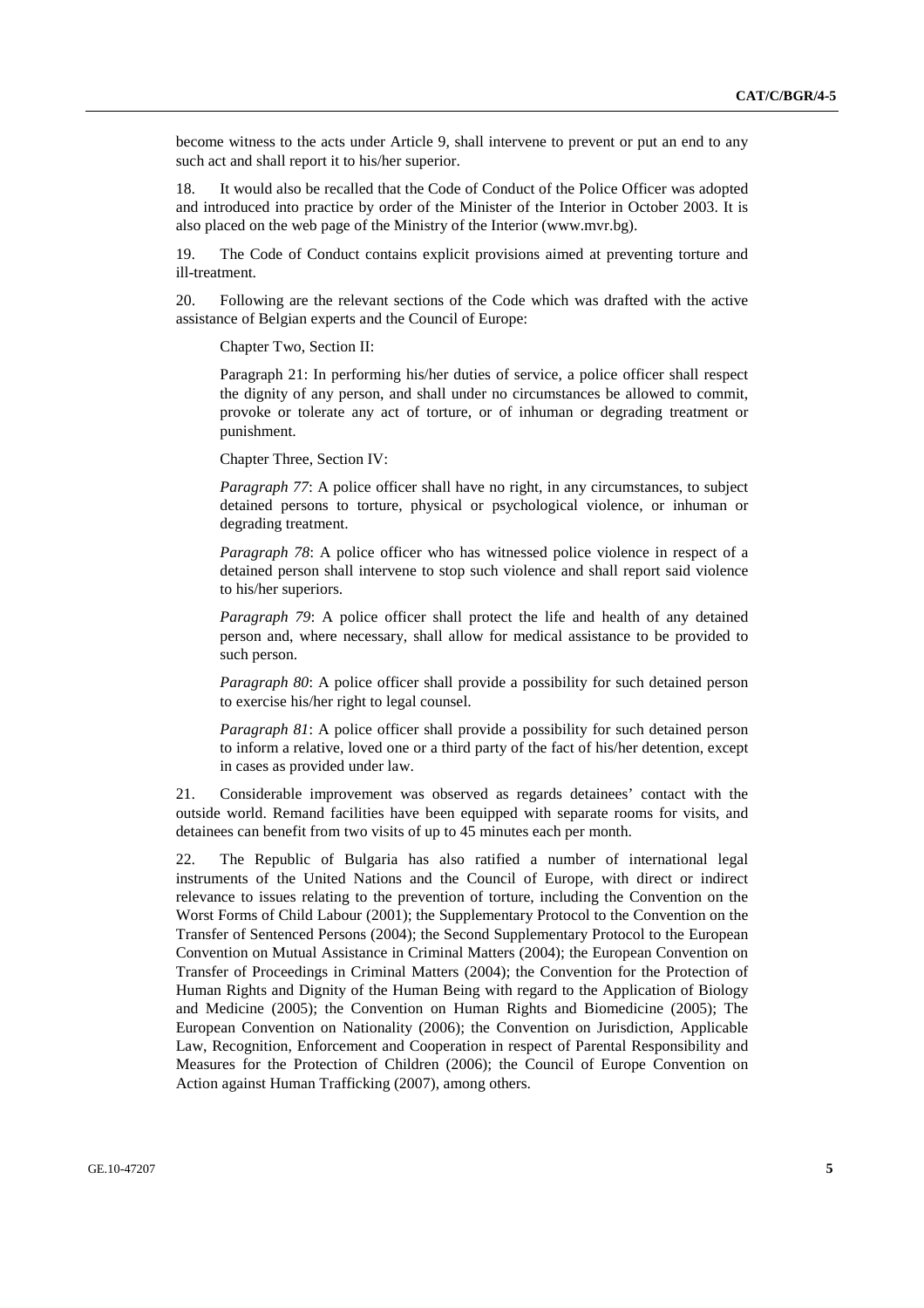23. As mentioned above, pursuant to Article 5 (4) of the Constitution of the Republic of Bulgaria, these international legal instruments constitute an integral part of Bulgaria's national legislation, and take precedence over provisions of national law in contradiction with them.

24. The process of harmonization of Bulgarian law with the *acquis communautaire*, which started over ten years ago, also has contributed to the implementation of the goals of the Convention. Thus, for example, a project on "Civil Society in Support of Bulgaria's Sustainable Policy of Safeguards for Human Rights" has been implemented in partnership with the Dutch Human Rights Institute, the National Institute of Justice and the Bulgarian Lawyers for Human Rights Foundation. In April 2004, Bulgaria submitted a report on the conformity of Bulgarian legislation and practices to European standards with regard to the implementation of Articles 2 and 3 of the European Convention on Human Rights.

25. In relation to the implementation of its obligations under the Convention, during the period under review Bulgaria achieved substantive progress in bringing up to date its national criminal and other specialized legislation. The Penal Code alone has been amended and supplemented 23 times; the Criminal Procedure Code has likewise undergone numerous amendments. Furthermore, a new Criminal Procedure Code was adopted and entered into force on 26 April 2006, thereby bringing about a qualitative change in our criminal procedural legislation.

26. Since 2001, a total of 12 amendments have been made to the currently applicable Enforcement of Penalties Act (EPA), all aimed at strengthening guarantees for the humane treatment of convicted persons in the course of enforcement of a prison sentence meted out by a court of law.

27. Since the beginning of 2004, five amendments have been introduced to the Juvenile Delinquency Act (JDA), leading to qualitative improvement of its provisions.

28. Many of the above mentioned amendments have direct relevance to the implementation of the Convention as well as to issues addressed by the Committee in its conclusions in respect of the Third Periodic Report of the Republic of Bulgaria.

29. Several significant changes have been made in the domestic legislation relevant to the issue of counteracting torture in accordance with the Convention. The new, expanded and focused legislative framework, as well as practical actions in that respect, are aimed at eliminating conditions and possibilities for the commission of any acts banned by the Convention.

30. Corresponding amendments and supplements were made to the sectoral laws, including the Ministry of Interior Act (a new MoIA was adopted as of 1 May 2006), Attorney Act, Social Assistance Act, National Education Act, and State Liability for Damage Inflicted on Citizens Act.

31. In mid-2005, a new Extradition and European Arrest Warrant Act was adopted and came into force, as well as a new Protection of Persons under Threat in Relation to Criminal Proceedings Act (in force since May 2005, amended three times since, for the last time in March 2008).

32. Provisions of relevance to the prevention and punishment of torture are also contained in the newly-adopted Judicial System Act (in force as of 10 August 2007), the Administrative Procedure Code (in force as of 1 January 2006), the Legal Assistance Act (in force since late 2004, amended October 2006), as well as the Assistance and Financial Compensation to Crime Victims Act (in force since 2007).

33. Amendments were also made to the Constitution of the Republic of Bulgaria; among those, of particular importance are some to its section dealing with the judicial system.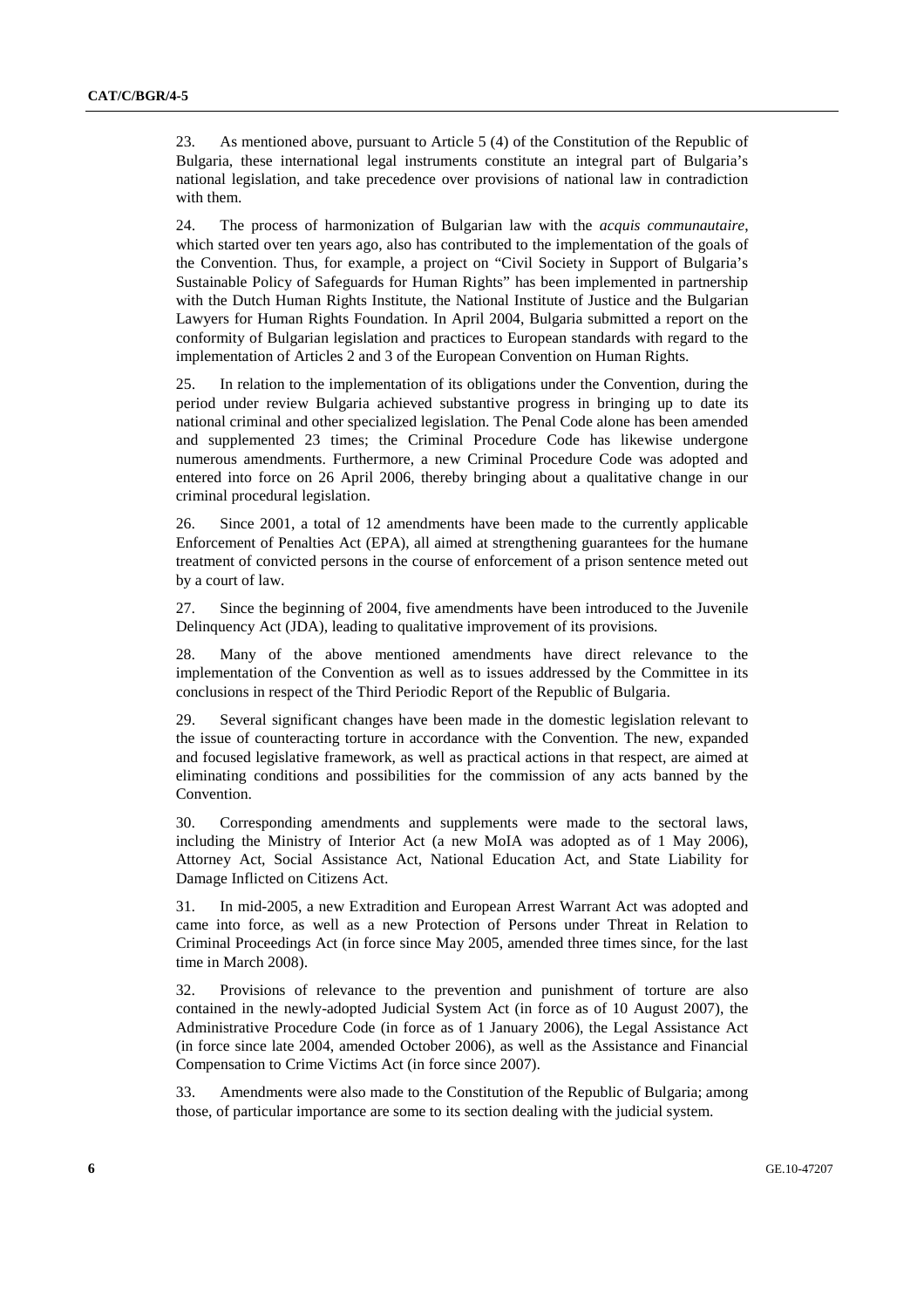34. A review of the main new provisions in laws and other statutes that contain safeguards for prevention or counteraction of torture is provided below.

35. In this context a major positive development is Article 4 (2) of the Penal Code which provides the possibility in principle for handing a Bulgarian national (including one who has committed an act of torture) over to a foreign state or international court of justice for purposes of criminal prosecution.

36. The penalty of probation was introduced in the General Provisions of the Penal Code in 2002, as an alternative to the penalty of imprisonment (Articles 42a and 43a of the Penal Code). In the Special Provisions, probation is prescribed as a penalty for a significant number of offences constituting a relatively minor threat to the public. Also since 2002, the possibility has been provided for convicted repeat offenders serving a prison sentence to be released early (Article 70 (2) of the Penal Code).

37. The special part of the Penal Code now provides for increased liability for crimes against the individual, against human rights, for crimes constituting abuse of office. In compliance with the relevant international legal instruments, towards the end of 2002, a new Section IX on Human Trafficking was introduced into Chapter Two (Articles 159a through 159c).

## **C. Article 3**

38. The competent Bulgarian authorities implement Article 3 of the Convention in the context of General Comment No. 1, adopted by the Committee against Torture in 1996.

39. The conditions and the procedure for granting special protection to aliens seeking protection in the territory of the Republic of Bulgaria, as well as their rights and obligations, are laid down in the Law on Asylum and Refugees (LAR), in force from 1 December 2002.

40. Following its adoption, the Law has been amended three times, with the latest amendment coming into force as of 1 January 2008. The Law differentiates between various procedures instituted in response to a status application, while providing safeguards for the rights of aliens in relation thereto.

41. The principle of non-refoulement and that of Article 3 of the Convention are enshrined in *Article 4 (3) of LAR*: "An alien who has entered the Republic of Bulgaria to seek protection or who has been granted protection may not be returned to the territory of a country where his/her life or freedom is threatened due to his/her race, religion, nationality, membership of a specific social group or political opinion and/or confession, *or where he/she faces a threat of torture or other forms of cruel, inhuman or degrading treatment or punishment*."

42. According to Article 4 of LAR, any alien may request to be granted protection in the Republic of Bulgaria in accordance with the provisions of this Law. The procedure is initiated with the submission of a written application to the President of the Republic of Bulgaria, or to another state authority, which must forward it forthwith to the President (Article 58). From that moment, the alien is protected in application of the principle of nonrefoulement.

43. According to Article 48 (1) of LAR, the Chairperson of the State Agency for Refugees (SAR) is authorized to grant, deny, withhold and lift refugee status and humanitarian status in the Republic of Bulgaria. Until the decision of the Chairperson of SAR has come into effect, coercive administrative measures, such as "annulment of the right of residence", "forced transfer to the border under police escort", "expulsion" and "prohibition to enter the country" shall not be enforced (article 67 (1) of LAR).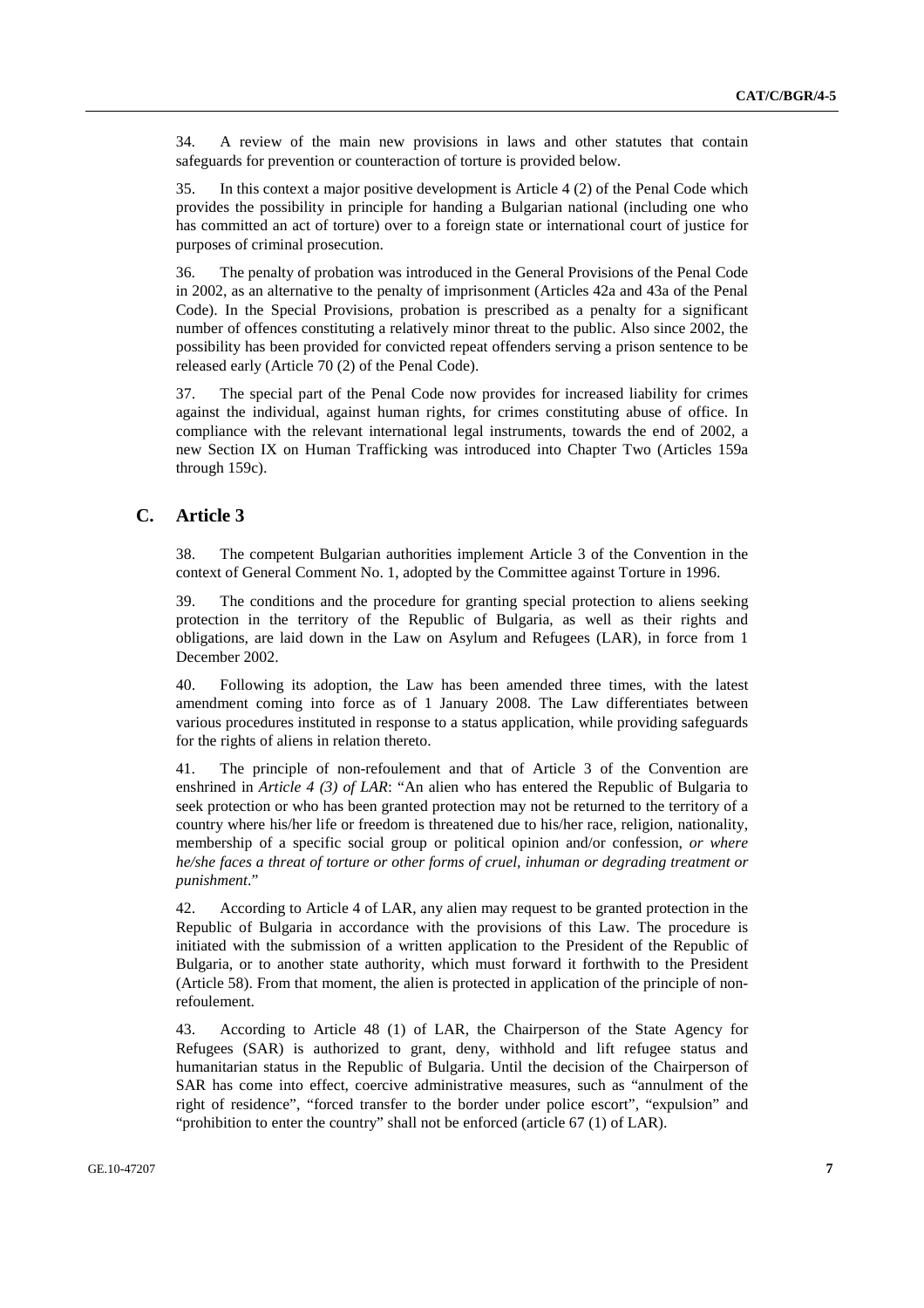44. LAR defines in a more precise manner the grounds for denial, lifting and withholding of different types of protection and for termination of proceedings for granting a status, with a view to achieving full compliance with international standards. Article 16 of LAR, which had been criticized by the United Nations High Commissioner for Refugees, has since been repealed.

45. In cases where the Chairperson of SAR has decided to deny refugee status or turn down an application, he/she shall submit an opinion on the *safety* of the country to which the alien is to be returned.

46. Special treatment is provided in respect of vulnerable categories of aliens, whereby officials working with those are required to have additional qualification. Those requirements are introduced pursuant to novel legal provisions (e.g. LAR Article 30a, 39 (3), inter alia), which comply with the provisions of Part I of the Convention against Torture.

47. The Law contains detailed provisions regulating the reunification of families of aliens who have been granted refugee or humanitarian status. The standards of Directive 2005/85/ЕC with regard to interviewing asylum seekers are reflected in the new texts of LAR.

48. By Decree No. 332 of 28 December 2007, the Council of Ministers of the Republic of Bulgaria adopted an Ordinance on the Responsibility of, and Coordination between, Government Institutions Performing Functions Relevant to the Implementation of Council Regulation 343/2003 EC Establishing the Criteria and Mechanisms for Determining the Member State Responsible for Examining an Asylum Application Lodged in One of the Member States by a Third-Country National, and Council Regulation 2725/2000 EC Concerning the Establishment of 'Eurodac' for the Comparison of Fingerprints for the Effective Application of the Dublin Convention.

49. With the entry into force of the Treaty on the Accession of the Republic of Bulgaria to the EU, the Dublin Convention and the Eurodac Regulation, which are directly applicable in all Member States, have become an integral part of Bulgaria's domestic legislation. Therefore, the new Section Ia of LAR, Chapter Six introduces provisions regarding the competent national authority and the legal acts issued and enforced thereby; the initiation of proceedings under the Dublin Convention and on the merit of a case; transfer of aliens and coordination between the State Agency for Refugees and the Republic of Bulgaria's services for administrative control in respect of aliens. The latter subject is to be regulated more thoroughly by an ordinance to be issued in due course.

50. The law provides for expanded judicial control over the decisions of the Chairperson of the State Agency for Refugees (SAR). The Sofia Administrative Court has sole jurisdiction in respect of cases against decisions adopted under Dublin proceedings since the decision-making authorities are within the perimeter of the SAR central administration.

51. Subject to a person's clear statement, made before officers of the border police, of willingness to be accorded status under LAR, this person's application will be forwarded to the competent SAR authorities.

52. During the period between 1 January 2004 to 31 December 2007, a total of 394 aliens who had committed border violations and have subsequently requested status under LAR have been referred to SAR. Their numbers by year are 59 for 2004, 34 for 2005, 35 for 2006 and 266 for 2007. The largest number of such applicants consisted of citizens of Iraq, followed by Palestinians and Afghans.

53. In practical terms, aliens seeking or already granted protection who claim that they had been subjected to and suffered torture in their countries are covered both by the general health care system and by a specialized rehabilitation centre for victims of torture, with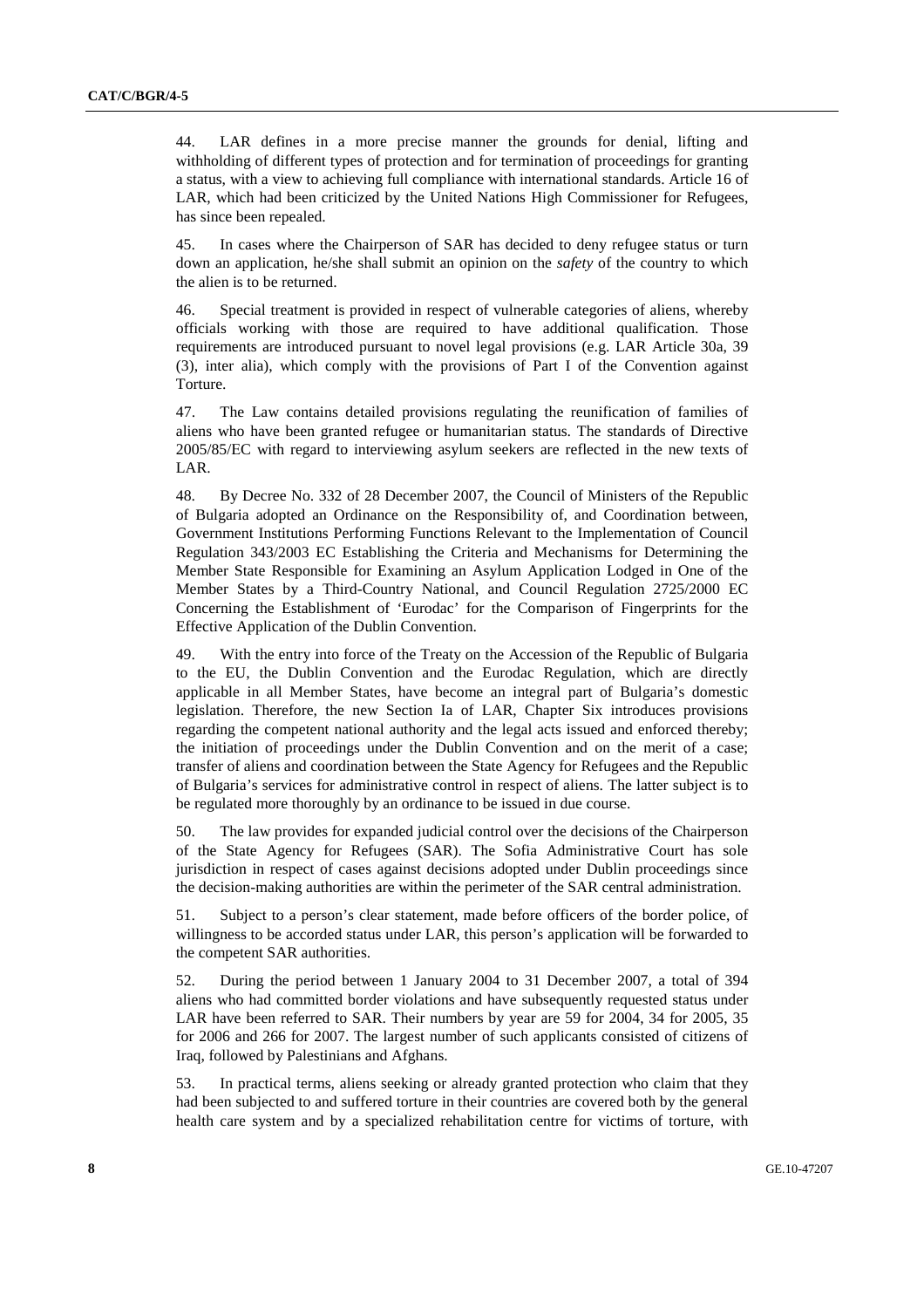which SAR has an agreement of cooperation. As for the theoretical possibility for an officer of SAR to commit acts of torture, such officer shall become subject to administrative and penal liability in accordance with the existing procedure.

### **D. Articles 4–16**

54. Amendments to Article 287 of the Penal Code, introduced in 2004 and 2006, respectively, most fully correspond to the Convention's requirement for criminalizing the act of torture. In its present wording, the text reads as follows: "An official who, in the course of, or in relation to, performance of his/her duties of service, whether acting on his/her own or through another agent, has committed unlawful coercive actions against a suspect, witness or expert witness for purposes of extorting from said person a confession, testimony, expert conclusion or information, shall be punishable by three to ten years' imprisonment and stripped of rights under Article 37 (1) subparagraphs 6 and 7."

55. The currently applicable Criminal Procedure Code (CPC) contains a number of principles, categories and institutions aimed specifically at the prevention of torture.

56. Along with the right of the accused and of any other persons involved in criminal proceedings to legal counsel (Article 15), the presumption of innocence (Article 16), and the principle of trial within a reasonable time (Article 22), Article 17 also enshrines the basic legal principle of the inviolability of the human person. According to that principle, no measures of coercion may be instituted in respect of persons involved in criminal proceedings, except in cases and subject to a procedure provided by law.

57. The CPC also states that no one may be detained for more than 24 hours without a court order. The detaining authority is mandated to immediately notify a person identified by the detainee of his/her detention.

58. All provisions relevant to the terms of custody or bail in respect of persons accused under trial cases of a general nature are also aimed at the prevention of torture.

59. Under Articles 62 (2), 64 and 65 of the CPC, the measures of house arrest or custody in the pre-trial phase shall be decreed by the relevant trial court, and the implementation of such measures is subject to judicial supervision. Referral of the accused person for psychiatric evaluation in the pre-trial phase is also subject to a court decision (Article 70).

60. In general, any procedural actions restricting or otherwise affecting the rights of persons involved in criminal proceedings, e.g. forced medical treatment (Article 427 and following), stricter regime of imprisonment (Article 445 and following), replacement of the penalty of probation with imprisonment (Articles 451 and 452), or transfer of convicted felons (Article 453 and following), may only be performed subject to a court order.

61. Safeguards against torture are also contained in the provisions of the CPC regarding the burden of proof. Thus, the prosecution's case and the verdict cannot be based solely on the accused person's confession (Article 116 (1)). Under the section dealing with interrogation, the figure of 'covert witness' (Article 141) is introduced as one of the main methods of establishing facts. In addition, no actions are allowed in the course of a person's examination that are degrading or dangerous for said person's health (Article 158 (1)); and an investigative experiment is only allowed subject to the condition that it is not degrading for the persons involved in it and does not pose any danger for their health (Article 167).

62. Further safeguards in that respect are the special rules applying to trial of minors (Articles 385 to 395); the provisions of delayed enforcement of a penalty in cases of grave illness or pregnancy (Article 415 (1) and (2)); the possibility of renewal of criminal trial in cases where a violation of the European Convention on Human Rights of substantial significance for the outcome of the trial has been established by force of a decision of the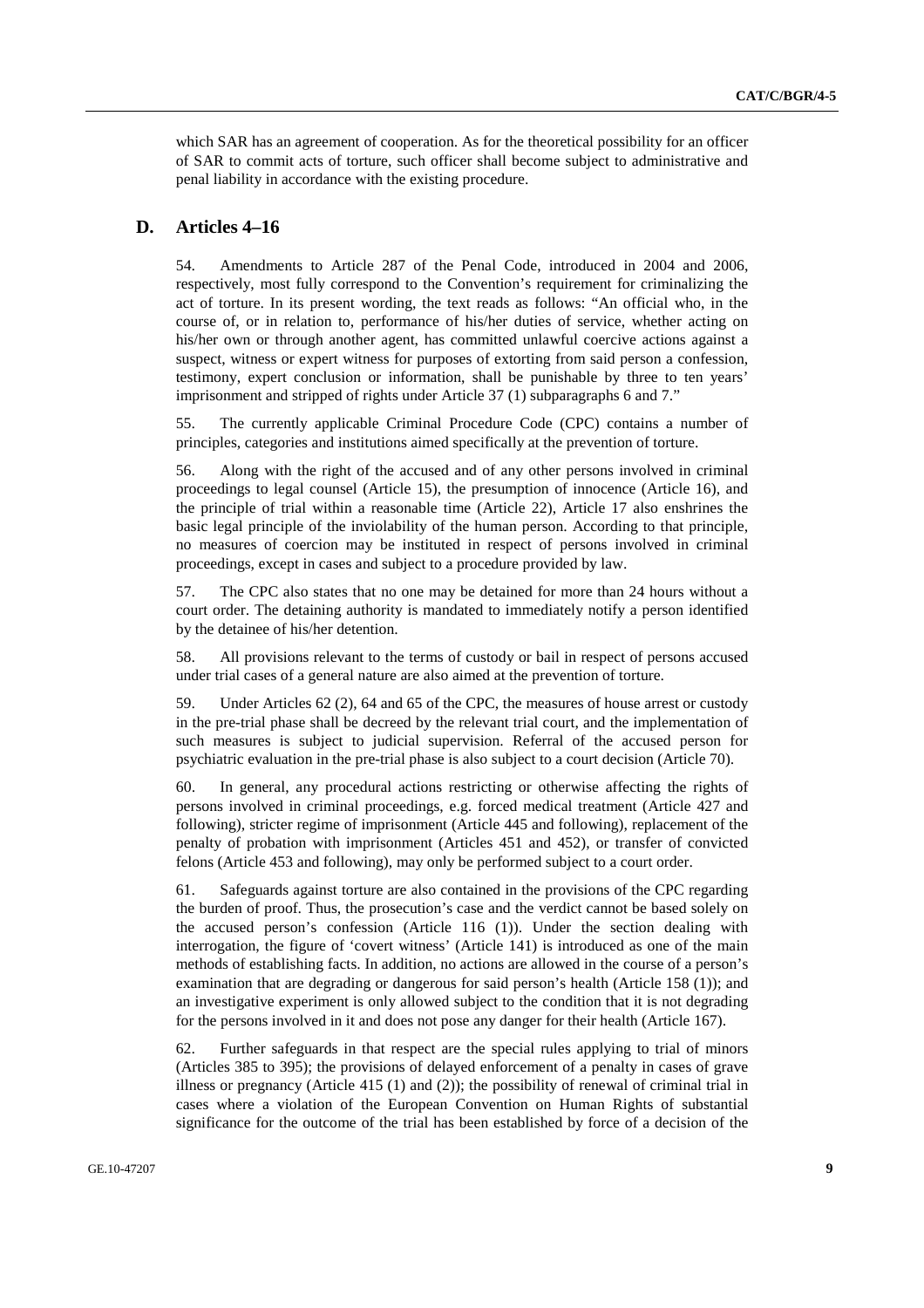European Court of Human Rights (Article 422 (1), subparagraph 4); the possibility for refusal to enforce a sentence issued by a foreign court where there are sufficient grounds to believe that such sentence has been handed down or aggravated for reasons of race, religion, nationality or political affiliation or where the enforcement of such sentence comes in conflict with international obligations of the Republic of Bulgaria (Article 464 (4) and (5)).

63. The new provisions of the Juvenile Delinquency Act (JDA), introduced since 2004, expand the range of the relevant government agencies and public institutions, as well as their prerogatives for ensuring a humane and fair treatment of underage offenders, especially those who are not criminally liable.

64. Amendments were made to the JDA in fulfilment of the National Strategy for Prevention and Counteracting of Juvenile Delinquency and Crime, adopted in accordance with Decision No. 17 of the Council of Ministers (2003). They correspond to the part of the Convention on the Rights of the Child concerning respect of the best interests of the child, in terms of the creation of laws, procedures, bodies and institutions and the adoption of measures with regard to children offenders without resort to a court of law, or, in cases where they are brought to court, about guaranteeing their right to fair trial and due process and their right to appeal before a superior competent, independent and impartial institution, or a superior court.

65. The latest improvements to the Juvenile Delinquency Act have resulted in a more elaborate and focused procedure preceding the actual hearing of a juvenile re-education case, while substantially altering the legal procedure and court proceedings themselves. The court session takes place subject to a specifically adapted procedure which corresponds in general terms to the criminal trial procedure prescribed under CPC. In addition, a new appeals regime and procedure have been provided in respect of court decisions whereby the relevant juvenile re-education measure is imposed. The law provides that the most severe re-education measures, namely, placement of a juvenile in a socio-pedagogical institution or in a re-educational boarding school, can only and exclusively be imposed by a court of law, whereas the actual placement of the juvenile person in such institutions is to be carried out by officers of the Ministry of Education and Science. The Act also imposes a restriction on the term of placement of minors and underage persons in such special schools.

66. In the period under review, in compliance with its international commitments, the Republic of Bulgaria continued its review of the relevant legislative and statutory framework and made the following amendments to its penitentiary legislation: a number of provisions were included in the Enforcement of Penalties Act in 2002 aimed towards improving the regime of enforcement of the penalties of imprisonment and life imprisonment; a Prison Economy Fund was created; the de-militarization of prison staff was completed; inmates have been given the right to submit complaints and petitions to human rights bodies under the UN and the Council of Europe, which the prison administration has no right to open and check; prison labour has been regulated in accordance with the principles of the free-market economy; provisions were included in the law to ensure religious support for prison inmates, etc.

67. Special mention is due to Article 2 (2) of the Enforcement of Penalties Act, which explicitly provides that the enforcement of a penalty cannot have as its aim the physical suffering or degradation of the convicted person. This basic principle is not only provided for by the relevant legislative text but is also applied with respect to the enforcement of any and all types of penalties, including life imprisonment or life imprisonment without parole.

68. Also, the Rules and Regulations on the Implementation of the Enforcement of Penalties Act have been improved by two rounds of amendments and supplements, in 2004 and 2006 respectively.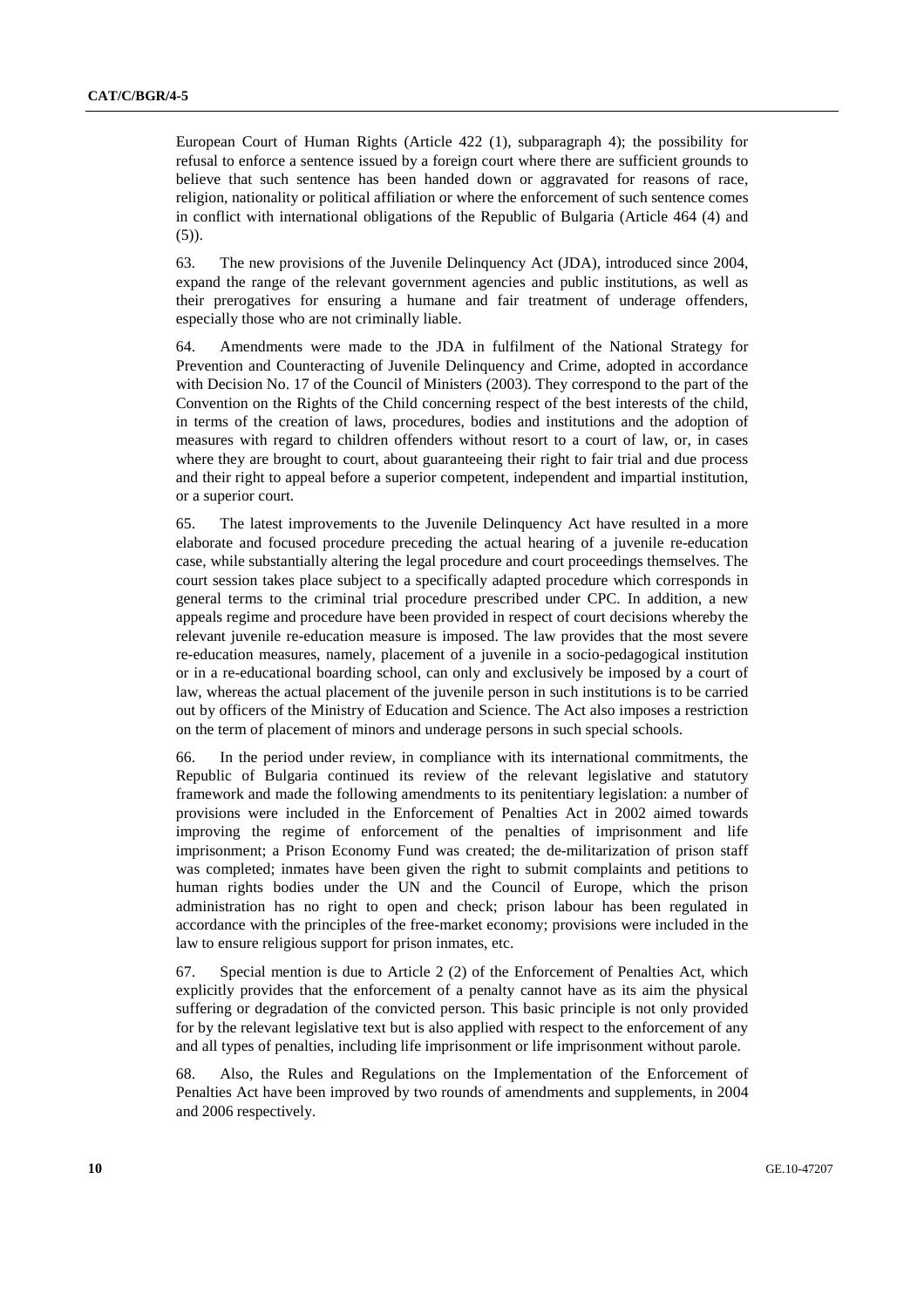69. A new Ordinance No. 12/2007 regulates the provision of penitentiary medical services. Another new Ordinance No. 5, dated March of 2006, lays down the terms, conditions and procedure for prison labour.

70. Since September 2006, the Bulgarian Government has undertaken a number of steps to amend and supplement the Enforcement of Penalties Act (EPA), in connection with the adoption of a comprehensive concept with respect to the penal policy of the Republic of Bulgaria.

71. Pursuant to Executive Order of the Minister of Justice dated 27 September 2006, a Working Group was established and tasked with drafting a bill for amending and supplementing the EPA. In the course of the debate on that draft, the conclusion was arrived at that an entirely new EPA was needed. In January 2008, the terms of reference of that Working Group were changed and it was tasked with drafting a bill for an all-new Enforcement of Penalties Act. The composition of the Working Group was expanded to include members of the Legislation Council Directorate, the General Directorate for Enforcement of Penalties, the General Directorate for Security and Crime Prevention; the Civil Action Initiative Fund and the Office of the Ombudsman.

72. In relation to the adopted penal policy concept, in September 2007, an Advisory Council for Criminal Law Policy was created under the Minister of Justice. In February 2008, the new EPA bill drafted by the Working Group was submitted to the said Advisory Council for an opinion. The bill is now undergoing discussion and pending clearance with the relevant institutions.

73. In essence, the aim of the new EPA is to improve and update the statutory framework for all activities pertinent to the enforcement of penalties, raising effectiveness in the treatment of convicted persons, guaranteeing in full their rights and liberties while attaining greater transparency and higher professionalism in penalty enforcement and the effective implementation of international standards.

74. Article 3 of the proposed draft for the EPA bill enshrines, as an underlying principle, a strict and explicit ban on torture, in fulfilment of the relevant recommendation on the part of the Committee. Article 3 provides as follows:

"(1) Convicted persons may not be subjected to torture or to cruel or inhuman treatment.

(2) Torture or cruel or inhuman treatment shall be understood as denoting:

 (a) Any action or omission that causes physical pain or suffering, other than cases of use of force, auxiliary devices or weapons provided for herein;

 (b) Deliberate placement in adverse conditions of imprisonment, amounting to shortage of living space, food, clothing, heating, lighting, ventilation, medical service, conditions for exercise of the locomotory system; continuous isolation without the possibility of human communication, as well as other deliberate actions or omissions as may harm the human health;

Humiliating treatment that degrades the convicted person, forcing him/her to perform or sustain actions against his/her will, causing a feeling of fear, vulnerability or inferiority; (3) torture or cruel or inhuman treatment shall be understood to denote actions or omissions as per paragraph 2, performed by an officer or any other person incited or abetted by an officer through overt or tacit consent."

75. It should also be noted that efforts will continue to improve and streamline the system of enforcement of penalties, especially those related to restricting the freedom of movement or choice of residence. Thus, the Strategy for Development of Penitentiary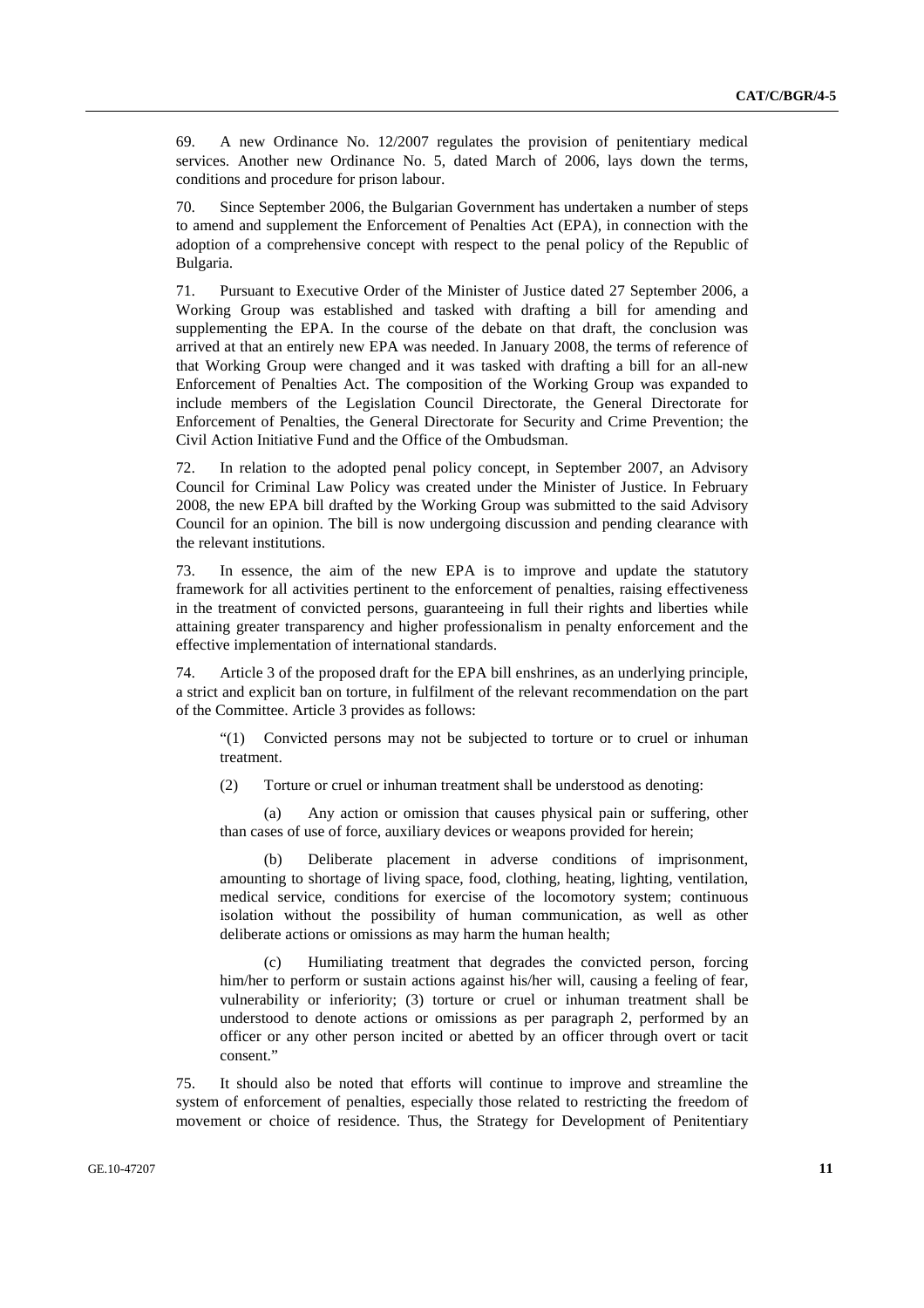Facilities in the Republic of Bulgaria (2009–2015) conforms to both domestic and international regulations and standards in the area of penalty enforcement, including the United Nations and the European Conventions against torture.

76. Since 1 May 2006, a new Ministry Interior Organic Act has been in force, replacing the previous act which had been adopted in 1998. Its enactment was followed by the adoption of Rules and Regulations on its Implementation, as well as by the relevant ordinances and other internal statutory documents. All of these build further on the tendency towards radical change in the conceptual basis regarding the purpose of the MOI bodies and institutions.

77. Structural changes included demilitarization of the tenured staff, which is both an indication and a further guarantee that the Ministry personnel shall perform their duties solely in service to society. Non-governmental organizations are given an opportunity to exercise public control over the functioning and operation of MOI bodies. By virtue of the new statutory documents, the protection of the rights and liberties of citizens and respect for their human dignity are established as the core principle of MOI's operation, and the protection of the life, health and property of citizens, as its main task. In performing their duties of service, police officers are authorized to use physical force and auxiliary devices solely where such duties of service cannot be discharged in any other way, and only in very specific cases (Article 72). The use of such means of coercion is allowed, as a rule, following due warning (Article 73). The use of firearms is explicitly restricted to the possible minimum as a measure of last resort and is defined as admissible solely in cases where the duties of service are deemed to be of exceptional importance and cannot be performed in any other way (Article 74).

78. Since mid-2008, there has been an ongoing process of structural change in the MOI, to be followed by corresponding change of personnel. The beginning of this process was laid by the adoption of a law on the creation of the State Agency for National Security (SANS) and the removal of the National Security Service from the MOI and its inclusion in SANS. MOI is responsible for policing and fire protection and these two activities were structured and configured with amendment and supplement to the Ministry of Interior Act, adopted July 2008. Also of relevance to the Convention are the legal possibilities, introduced by way of said amendments, for improving the mechanism of response and dismissal of officers who fail to contribute to the effective performance of the functions of the Ministry or who have a track record of misconduct. The newly established Internal Security Directorate is directly subordinated to the Minister and is to perform internal control on the officers' performance, including for prevention of torture.

79. Further to the 2008 amendments to the MOIA, the position of police investigator was introduced. This is aimed at expanding the range of investigating authorities and ensuring the timely, lawful and efficient investigation in the pre-trial phase.

80. Another indication of the substantive changes in the MOI operation are the numerous newly-adopted pieces of secondary legislation that provide additional specificity and a more focused definition of the duties of MOI officers, in accordance with the changing conditions: Ordinance No. 13-1011/04.07.06 on the professional training of MOI personnel; Ordinance No. 13-1457/28.08.07 on the terms, conditions and procedure for involvement of members of the public and non-governmental organizations to voluntarily assist the National Police Service in the performance of its statutory duties; Ordinance No. 13-1187/26.06.07 on the procedure of registration with the police; Ordinance No. 1395/26.09.06 on the organization, functioning and operation of facilities for temporary accommodation of adults; Ordinance No. І-13/29.01.04 on the procedure for temporary accommodation of aliens, and the organization and functioning of special facilities for the accommodation of aliens.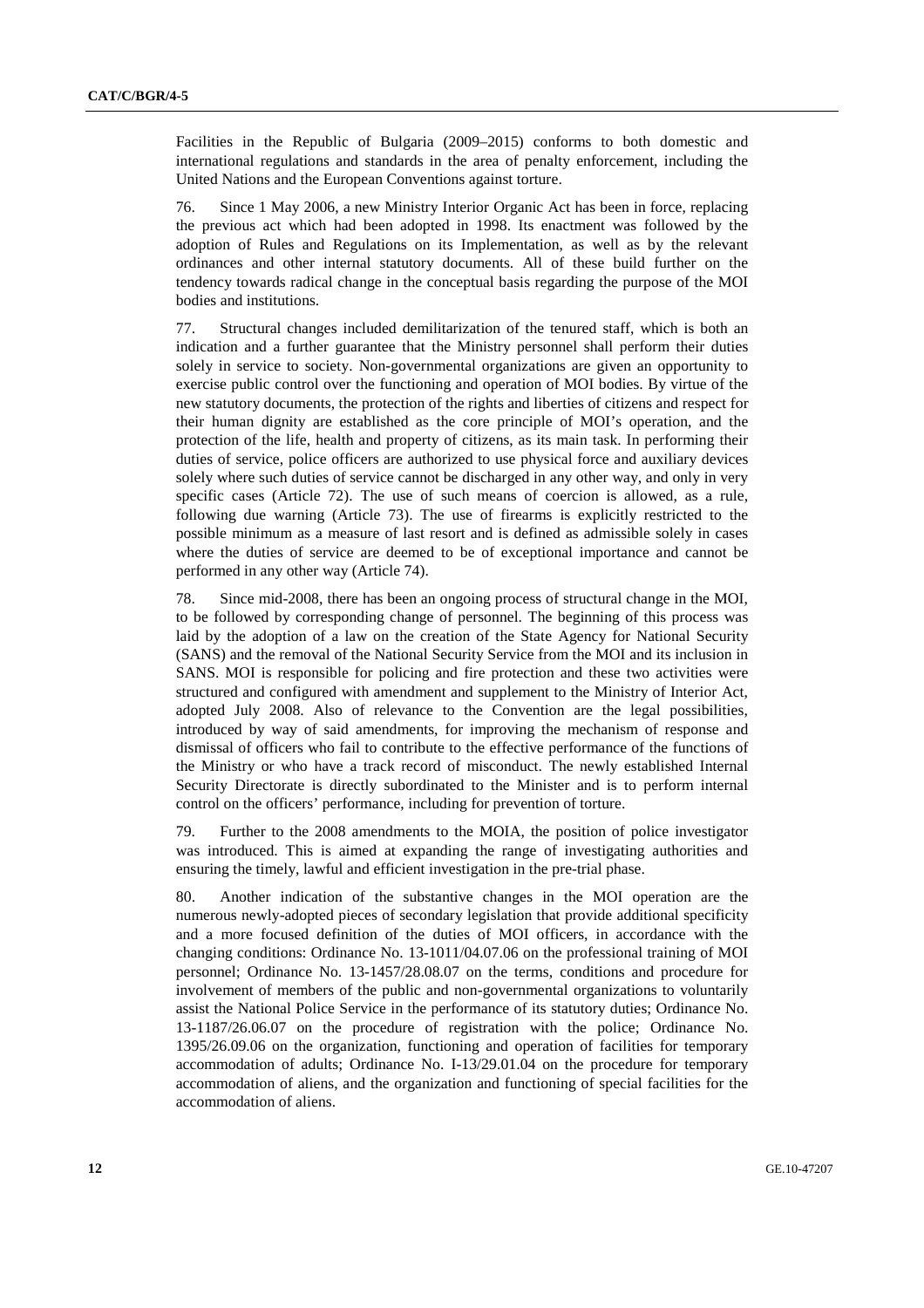81. Legislative changes have also been made in the field of forced psychiatric treatment, as prescribed by a court of law, with a view to prevent actions against mentally infirm persons that are forbidden under the Convention. A new Health Act has been in force as of 1 May 2005, and it was amended 21 times by February 2008. Chapter Five of said Act, entitled 'Mental Health', was drawn up jointly by the Ministry of Health Care (MHC) and the Bulgarian chapter of Helsinki Watch. Of the 20 articles of said Chapter Five, special reference is made to Article 147, which states that "No one can be subjected to medical procedures for diagnosing or treating mental disorders, except subject to terms, conditions and procedure as defined by law" (paragraph 1). The text also prescribes that "No evaluation seeking to establish the existence of a mental disorder shall be based on family, professional or other conflicts or on data regarding a mental disorder suffered in the past" (paragraph 2).

82. Alcohol abuse is no longer on the list of mental disorders for which forced treatment is to be sought or prescribed by a court of law. Among the basic principles of the treatment of persons with mental disorders belong, in particular, the principle of minimum infringement on personal freedom and respect for the rights of the patient, as well as compliance with humanitarian principles and norms in the conduct of treatment and the patient's social adaptation (Article 148 paragraphs 1 and 5).

83. These principles were further developed and given focus in the provisions of the Rules and Regulations on the Implementation of the Health Care Act, and in Ordinance No. 1/11.01.2007 on the terms, conditions and procedure for conducting medical activities related to the treatment of persons with mental disorders. Of considerable relevance to the subject matter are another four pieces of secondary legislation, namely Ordinance No. 1 on the procedure of instituting measures for physical restraint in respect of patients with diagnosed mental disorders (effective July 2007); Ordinance No. 16/13.05.2005 on forensic psychiatric evaluations relevant to the forced hospitalization and treatment of persons with mental disorders; Methodological Guidelines on Care for Persons with Grave Mental Disorders approved by Order No. РД09-531/02.11.2006; Ordinance No. 24/07.06.2004 on the establishment of a medical standard of 'Psychiatry.' It should be underscored that all pieces of secondary legislation relevant to the protection of rights of persons with mental disorders are in compliance with the relevant recommendations of international and Bulgarian human rights organizations.

84. For the purpose of improving the welfare of persons with mental disorders, in 2006 a Framework Agreement was signed for cooperation between the Ministry of Health Care and the Ministry of Labour and Social Policy (MLSP) to coordinate activities pertinent to social assistance to persons with mental disorders and social dysfunction.

85. Issues relating to the prevention of torture and other cruel, inhuman and degrading treatment or punishment in the field of social welfare in Bulgaria are also regulated. Pursuant to Section 37 of the Transitional and Final Provisions of the Law on Amending and Supplementing the Social Welfare Act, the existing social assistance establishments supported by the state or municipal budgets, including institutions for children with disabilities, were transferred in early 2003 to the authority of the mayor of the respective municipalities, which also became the employer of their staff.

86. By virtue of the amendments to the Public Education Act of 1 January 2007, the state and municipal social service providers, namely, homes for children deprived of parental care, were transformed from auxiliary bodies within the public education system into "children's homes", specialized institutions providing social services.

87. The Ordinance on the Criteria and Standards for Social Services Provided to Children sets forth the requirements for providing a safe and supportive environment for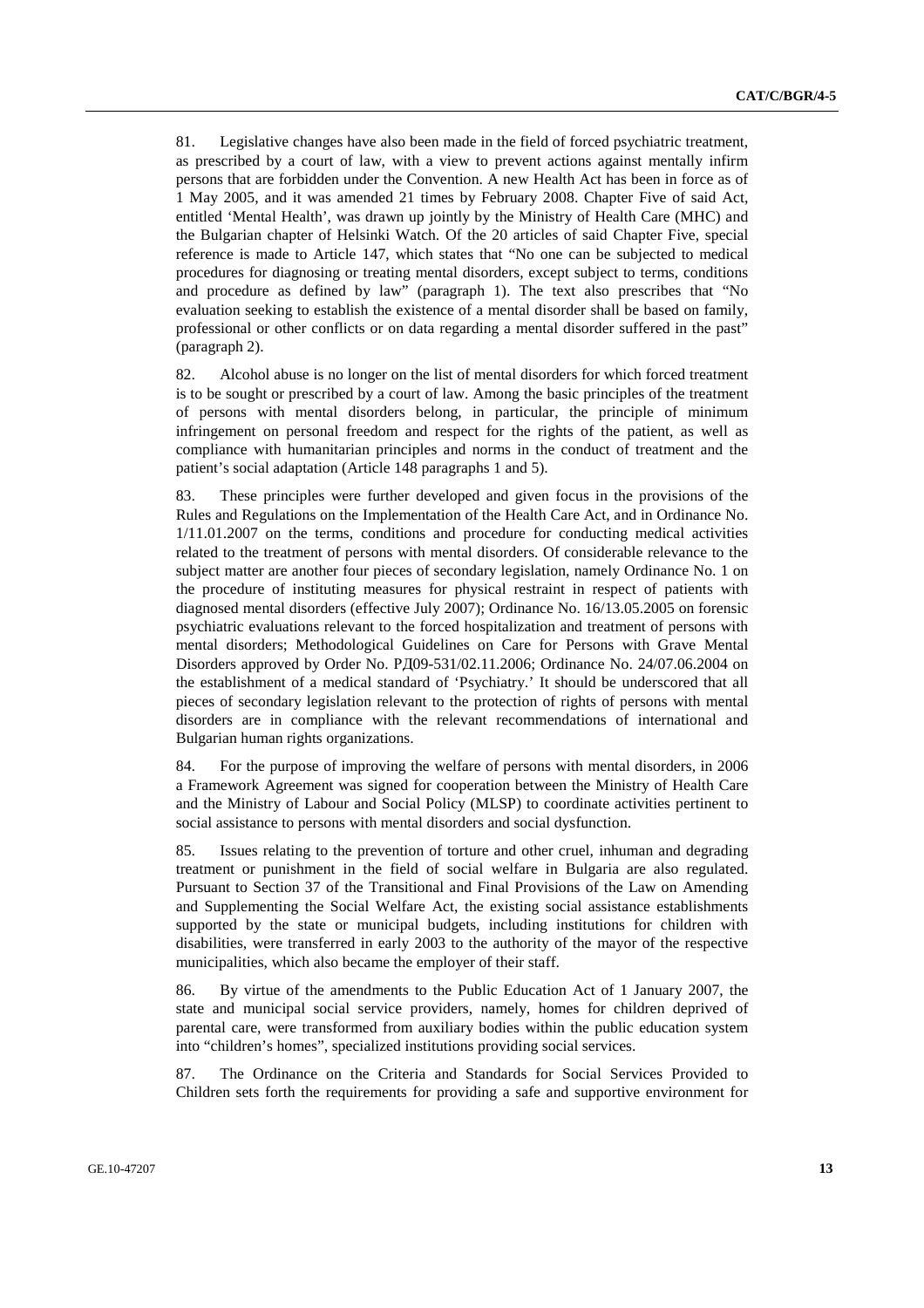raising and bringing up children and for the protection of their interests, as well as for ensuring higher quality and accessibility of social services.

88. The Convention assigns certain obligations to the State with regard to preventing any instances of torture in respect of the most vulnerable part of society, namely, children.

89. The Child Protection Act (CPA) regulates the rights, principles and measures for the protection of children (natural persons aged under 18), identifying the relevant state and municipal bodies and the interaction among them in performing activities pertinent to child protection, as well as the involvement of natural persons or legal entities in such activities (Article 1 (1)). The state policy of child protection is carried out on the basis of a National Strategy for the Child, adopted by the National Assembly upon the proposal of the Council of Ministers, and formulated in compliance with the basic provisions of CPA. In implementing said National Strategy, the Council of Ministers has adopted a National Programme, jointly proposed by the Minister of Labour and Social Policy and the Chair of the State Agency for Child Protection (Article 1 (3)).

90. Article 4 of the Child Protection Act provides a list of 12 protective measures, including temporary measures for protection in certain cases and subject to the conditions set out in Article 12 of the Convention on Jurisdiction, Applicable Law, Recognition, Enforcement and Co-operation in Respect of Parental Responsibility and Measures for the Protection of Children. The competent child protection bodies are the Chair of the State Agency for Child Protection and the administration supporting him/her in the discharge of his/her duties; the Social Assistance Directorates; the Minister of Labour and Social Policy; the Minister of Interior; the Minister of Education and Science; the Minister of Justice; the Minister of Health Care and the mayors of municipalities (Article 6).

## **III. Administrative measures related to the implementation of Articles 2–16 of the Convention**

91. During the period under review, the Council of Ministers in its entirety, as well as individual institutions such as MOI, the Supreme Cassation Prosecutor's Office, the Ministry of Justice, the Ministry of Health Care, the Ministry of Labour and Social Policy, the State Ombudsman of the Republic of Bulgaria, as well as the State Agency for Refugees under the Council of Ministers, have taken actions towards fulfilling their obligations under Articles 2 to 16 of the Convention. Such actions were carried out in implementation of common concepts, strategies, programmes and other governance documents adopted by the Council of Ministers, or those adopted by the relevant line ministries and institutions and concerning the respective sphere of social governance.

92. As has also been pointed out in previous reports, MOI strives for continuous improvement of the living conditions in pre-trial detention facilities. This is an issue that has been specifically raised by the Committee. The process of improving conditions in police detention facilities has been prioritized, especially in recent years.

93. Pursuant to the Constitution and the Criminal Procedure Code, police detention cannot exceed 24 hours, or 72 hours, if carried out on the authority of an arrest warrant issued by a prosecuting attorney, prior to the arraignment of the accused person before a court of law and the imposition of custody by said court. In this context, the official documentation pertinent to the preliminary arrest is brought in line with the relevant provisions of the domestic and international legislation, mostly with a view to the prevention of torture.

94. Detainees are provided with access to legal counsel; they are guaranteed medical service and food; and their loved ones are notified about their status and condition.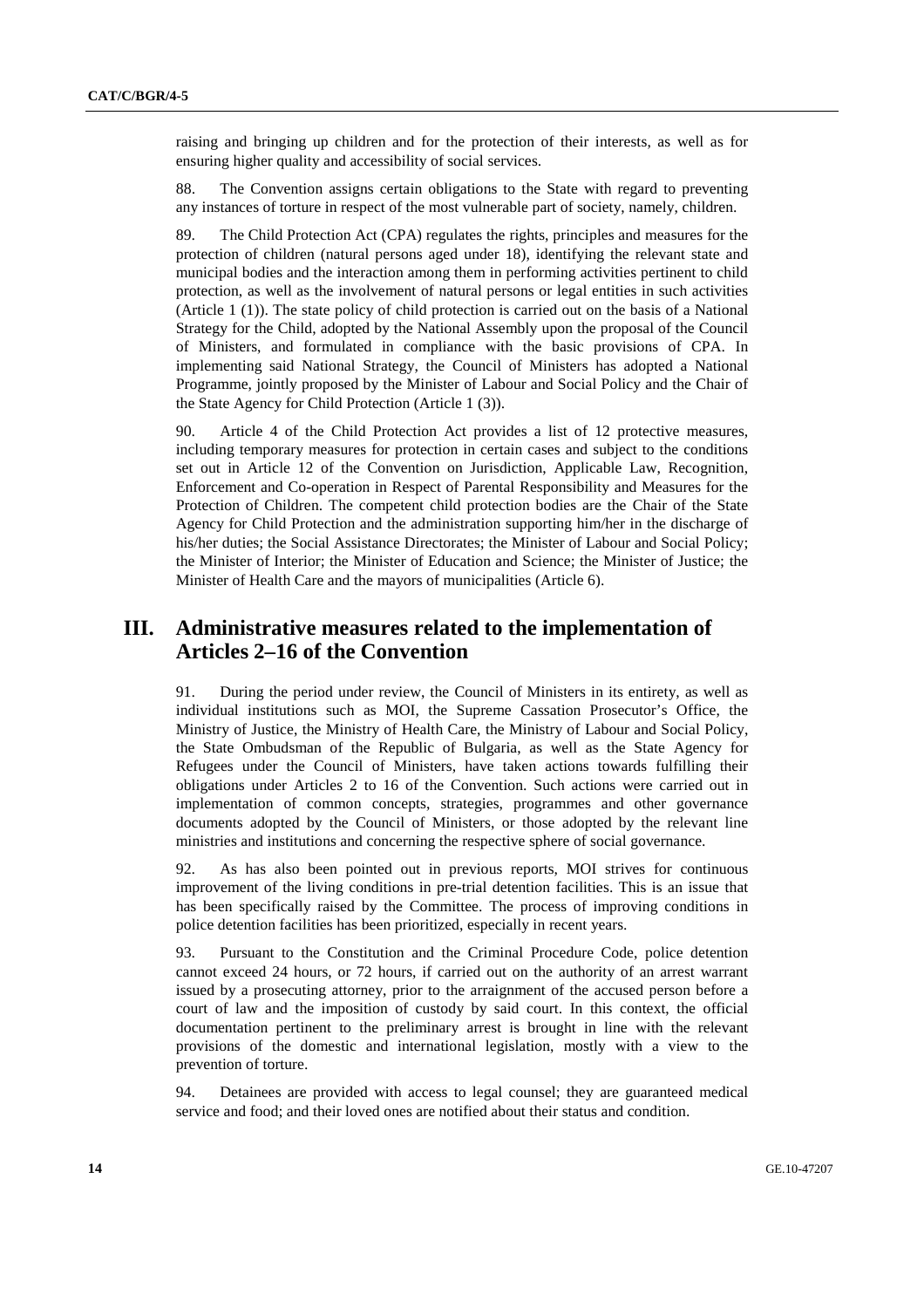95. Most of the detention facilities used for persons in respect of whom auxiliary police devices have been used are brought up to a condition that would not cause discomfort or a perception of inhuman or degrading treatment on the part of the detainees.

96. Reliable control is exercised with respect to detention facilities observing the rights of detainees in relation to their registration, as well as those arising from internal rules of procedure.

97. During the period under review, measures have been undertaken to comply with the recommendations of international experts for the prevention of torture, inhuman or degrading treatment or punishment, and for improving the state and condition of detention facilities. The emphasis now is mainly on issues that have not been resolved in full or in a satisfactory manner. These relate mostly to improving the physical environment in detention facilities by providing better living conditions for detainees, as well as ensuring the requisite capacity of the available premises, or building new ones for detention of persons in accordance with international standards.

98. There are still difficulties, however, in terms of the shortage of funding for renovation of existing facilities, construction of new ones, financial support to enable the staff to run the facilities and serve the detainees, limited allocation for telephone calls and the absence of legal counsel at detention facilities.

99. To address some of the above-mentioned, as well as other problems arising in connection with the detention of persons in police custody, and to prevent instances of torture, MOI has issued a detailed Guideline No. Із-2451, effective 27 February 2007. A similar Guideline No. И-3/13.09.2006 had also been issued by the Ministry of Defence in connection with the detention of persons by regional bureaus of the Military Police and Military Counterintelligence Service.

100. In both Ordinances, Article 9 explicitly states that no actions of the relevant detaining authorities should include commission, provocation or toleration of any act of torture, inhuman or degrading treatment or punishment, or acts of discrimination in respect of detainees. Article 10 states and prescribes that an officer who has witnessed unwarranted use of physical force, or provocation or toleration of any act of torture, or inhuman or degrading treatment of detainees, is mandated to interfere in order to prevent or stop such an act, of which said officer is also obligated to notify his/her superiors without delay.

101. A great deal of problems related to the detention of persons in the relevant detention facilities should be addressed in accordance with the norms of the Transitional and Final Provisions of both Ordinances. Both prescribe that "Any discrepancies with the provisions of Chapter Three ('Equipment of detention facilities for detainees'), with the exception of minimum sanitation standards, are to be rectified not later than 1 January 2009. The exception has been made because in practical terms the assurance of sanitation standards requires funding that is to be provided in the next annual budget of the relevant Ministries.

102. MOI actively strives for improving police interaction with the Roma community. In 2007, an Action Plan was approved for implementing the Strategic Guidelines for Development of the Integrated Model, "The Police Close to Society", for 2007–2010. It contains concrete measures for police work in areas and regions with a compact Roma population.

103. Under Article 127 (2) of the Constitution, the Prosecution Service (along with its other functions) supervises the legality of the implementation of penal and other coercive measures. This includes the commencement of enforcement of sentences, control of such enforcement, supervision of compliance with the law in detention facilities where pre-trial custody is enforced, as well as the enforcement of the sentences of imprisonment and life imprisonment. Periodic reports are drawn up and published regarding the performance of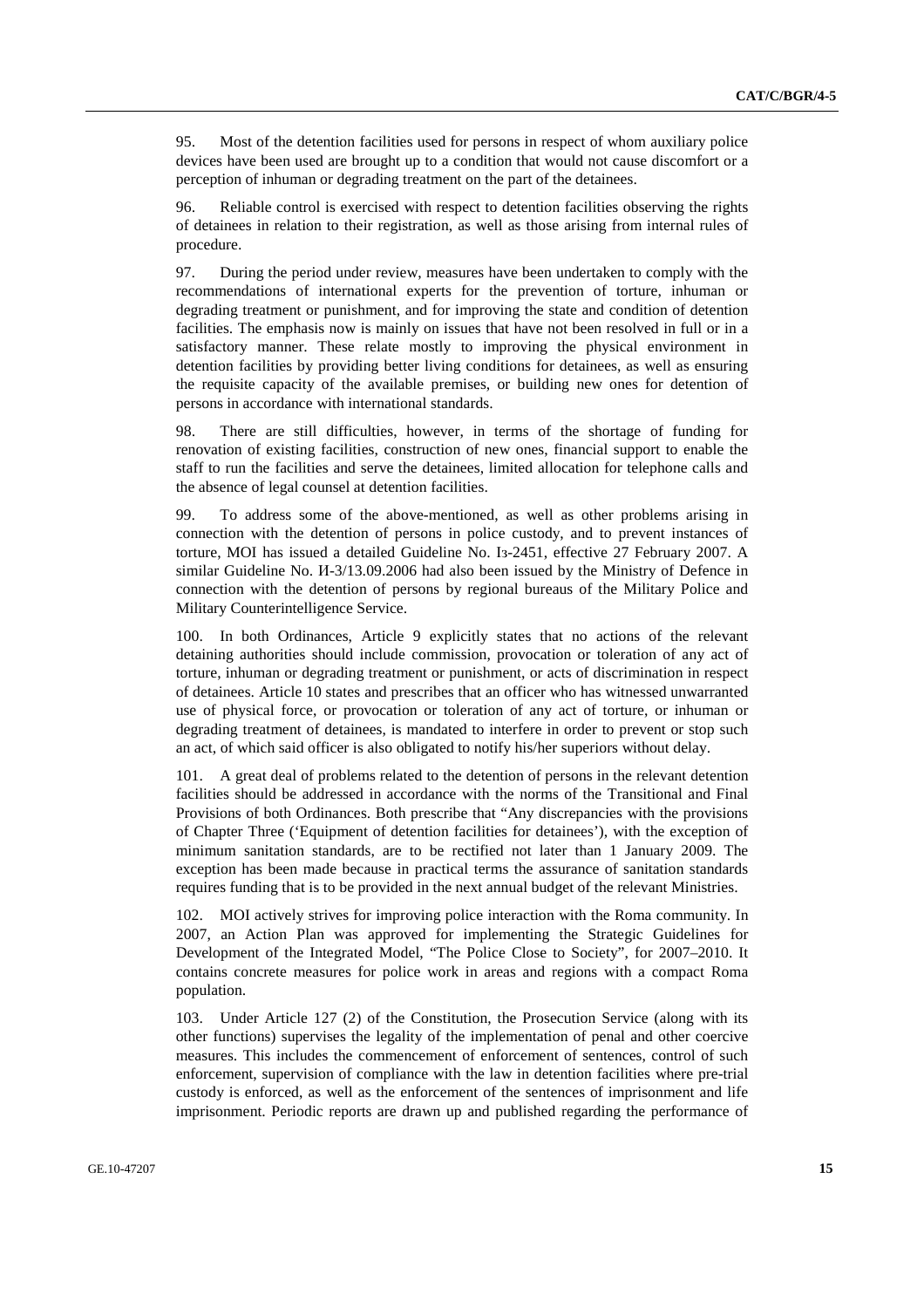the Supreme Cassation Prosecutor's Office. In fulfilment of instructions issued by SCPO, prosecutors pay monthly visits to the country's prisons and detention facilities. In the event that violations are established, the management of the respective facility is given binding instructions to rectify these, unless they constitute a criminal offence. It is also an established practice for the relevant district prosecutor's office to send a report about any incident in prison facilities, and specifically about instances of use of force and auxiliary devices against inmates.

104. Another form of counteracting violations of the rights of privacy and personal liberty of citizens are the efforts of the Prosecution Service to prevent any unwarranted detention of prison inmates past the date of expiry of their prison sentence. In general, the main reason for such unwarranted detention of inmates who have served out their full prison term is the non-application or erroneous application by the court of the requirements for cumulative enforcement of prison terms for multiple criminal offences perpetrated by the convicted person. The number of cases of unwarranted detention by year, reported by the Prosecution Service, is as follows: for 2004, 68 instances; for 2005, 90 instances; for 2006, 107 instances; for 2007, 97 instances. In terms of the duration of such unwarranted past-term detention, the distribution of cases is as follows: up to 10 days, 23 persons; 10 to 30 days, 16 persons; 30 days to 3 months, 22 persons, and over 3 months, 36 persons. For each individual case of unwarranted detention past the final date of the prison term, SCPO continues to demand from the relevant district prosecutor's office a check and a written report regarding the reasons for the violation and the measures instituted in respect of the case, including for prevention of such cases recurring in the future.

105. The Prosecution Service responds in due course by alerting the court and filing motions for initiation of procedures in accordance with CPC for determining a general penalty, as well as for deducting the duration of the pre-trial custody, in cases where the court has omitted to do so.

106. In keeping with its obligations to supervise the enforcement of coercive measures, the Prosecution Service also performs periodic inspections in psychiatric institutions in Bulgaria, checking the lawfulness of the institutionalization of persons subjected to compulsory medical treatment there and the treatment they receive from the staff. In the course of 2007, the prosecutors' offices in Bulgaria initiated a total of 4,259 case files with regard to the enforcement of such coercive measures. Of these, 2,888 case files are under Article 155 of the Health Care Act (HCA); 398 under Article 88 of the Penal Code and 973, at the initiative of another institution. As a result of their work on these case files, the prosecuting attorneys have prepared and filed a total of 2,419 motions for imposition of coercive measures, of which 1,375 under Article 155 of the HCA, and 149 under Article 88 of the Penal Code. Of the motions filed, the court has granted 1,524, or 63%, and has rejected 245, or 10%. The main reason for the rejection of motions for imposition of coercive measures is the fact that the mental condition of the person in question had improved and compulsory treatment was no longer necessary.

107. Extradition procedures are another area where the Prosecution Service supervises the legality of existing practices. The report on law enforcement and the work of the Prosecution Service and the investigating authorities for 2007 shows that during that period, a total of five (5) persons were extradited from the Republic of Bulgaria to non-EU countries. At the same time, upon the request of Bulgaria, three (3) persons were extradited from the Republic of Turkey. The number of persons extradited from Bulgaria to EU member states was 93, and from EU countries to Bulgaria, 34. A total of 103 extradition procedures were initiated. Ten extradition requests filed by EU countries were turned down on grounds other than those provided by the Convention.

108. During the period under review, a number of administrative measures were effected, in fulfilment of obligations arising from the Convention, by the Ministry of Justice in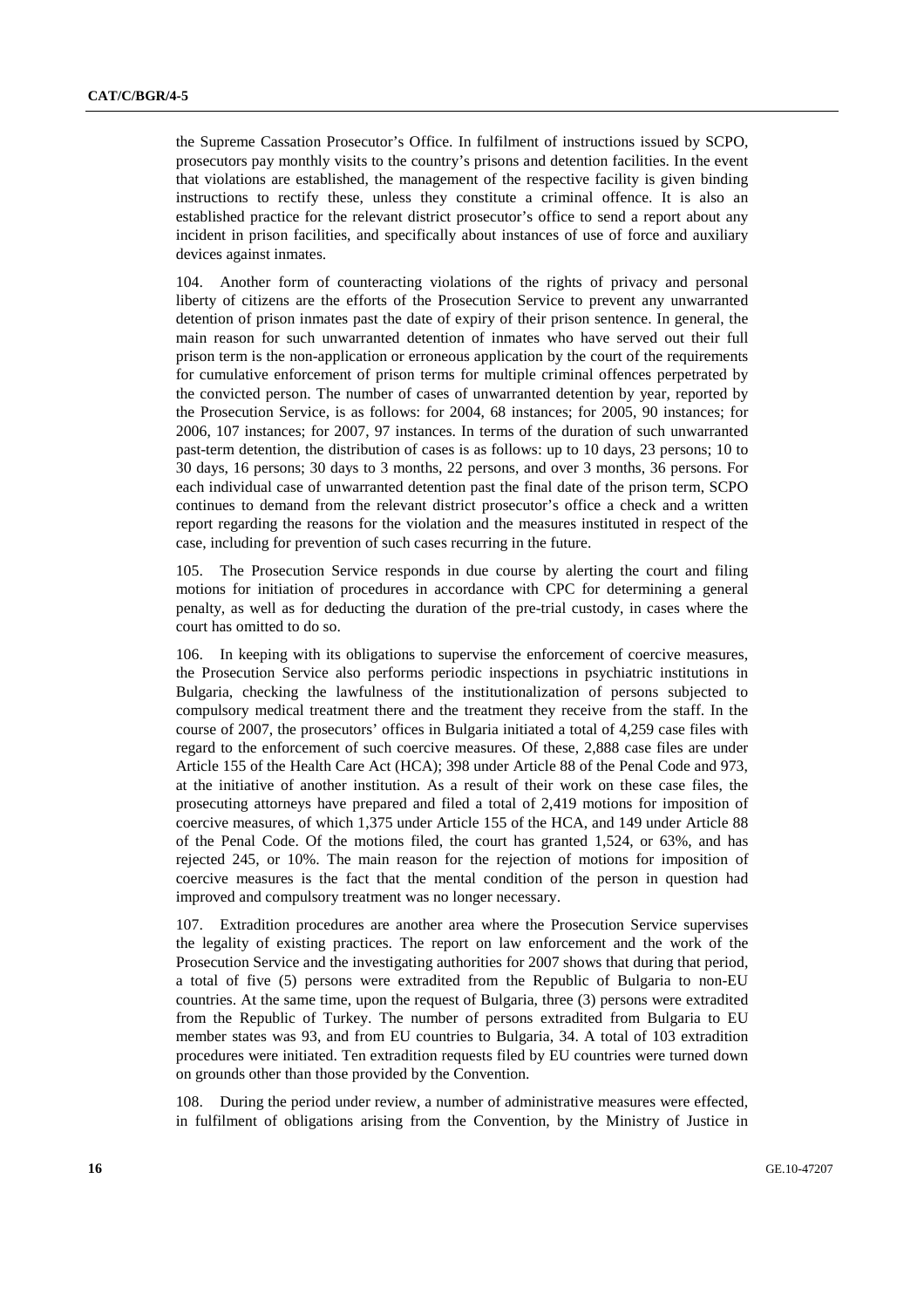relation to legal assistance on criminal, civil and administrative lawsuits at all tiers of the judicial system. Measures have also been instituted with respect to the enforcement of the penalties of imprisonment, life imprisonment and life imprisonment without the possibility of parole, as well as for improving conditions in remand facilities.

Under the Legal Counsel Act (2006), legal counsel is provided by attorneys and funded by the State, the aim being to guarantee equal access to justice for all natural persons by means of ensuring and providing effective legal counsel. In compliance with that Act, a specialized and independent government agency was established under the name National Legal Counsel Bureau, subordinated to the Minister of Justice, the aim of which is to organize the provision of legal counsel jointly with the bar associations. The range of services provided by legal counsel includes consultations, preparation of documents pertinent to filing a lawsuit, as well as procedural representation, including in cases of detention under Article 63 (1) of the MOI Act.

110. Legal counsel is provided by the State to several categories of clients: socially vulnerable persons, persons institutionalized in specialized social welfare institutions, as well as foster families, relatives and loved ones with whom a child has been placed under the Child Protection Act. The system of state-provided legal counsel also covers cases where legal defence or representation is mandated by law. The system also covers cases where the suspect, accused, alleged perpetrator or the defendant in a criminal trial or party to a lawsuit does not have the means to pay attorney's fees, but is willing to use one and the interests of jurisprudence require so.

111. The Act provides guarantees for access to the system of state-provided legal counsel and creates the institution of duty attorneys necessary for that purpose. In a separate chapter, it regulates the creation of a National Register of Legal Counsels, and the attorney's fees for such counsel, which is determined by an ordinance of the Council of Ministers. Finally, in the last chapter, the Act regulates the peculiarities of the provision of legal remedy in international disputes.

112. In recent years, the number of inmates in prisons and prison hostels has remained steady, with a minimal decline in 2007; currently, the total prison population stands at 10,271. With respect to accused persons and defendants held in custody in prison facilities, there is a tendency of decline in their overall numbers. Over the years their number changed as follows: in early 2004, 1,861; in early 2005, 1,988; in 2006, 2,015; in 2007, 1,378; dropping to 942 towards the present moment.

113. Overcrowding remains a problem in the main prison buildings. It is alleviated by transferring convicts held in closed-type prison facilities, both first-time and repeat offenders, subject to meeting certain requirements as provided by law, to prison hostels of a transitional type. In the course of 2007, a total of 2,446 inmates have been proposed for such transfer to a court of law; the proposal was granted in respect of 2,142, and rejected for the remaining 304.

114. In the course of 2007, a total of 9,216 individuals were placed in prisons and prison hostels, while 10,010 were discharged from those institutions, including 4,804 convicts released on account of having completed their prison terms; 1,208 on other grounds; 44 died; 56 were extradited; 10 were pardoned for the remainder of their terms; and 75 were granted a partial pardon.

115. By 31 December 2007, 739 inmates had been granted a suspension of the enforcement of their sentence further to Article 447 of the CPC.

116. There has been a slight increase in the number of inmates serving life sentences or life imprisonment without parole. While at the end of 2005, there were 118, in 2006, their number rose to 127, and in 2007, to 144.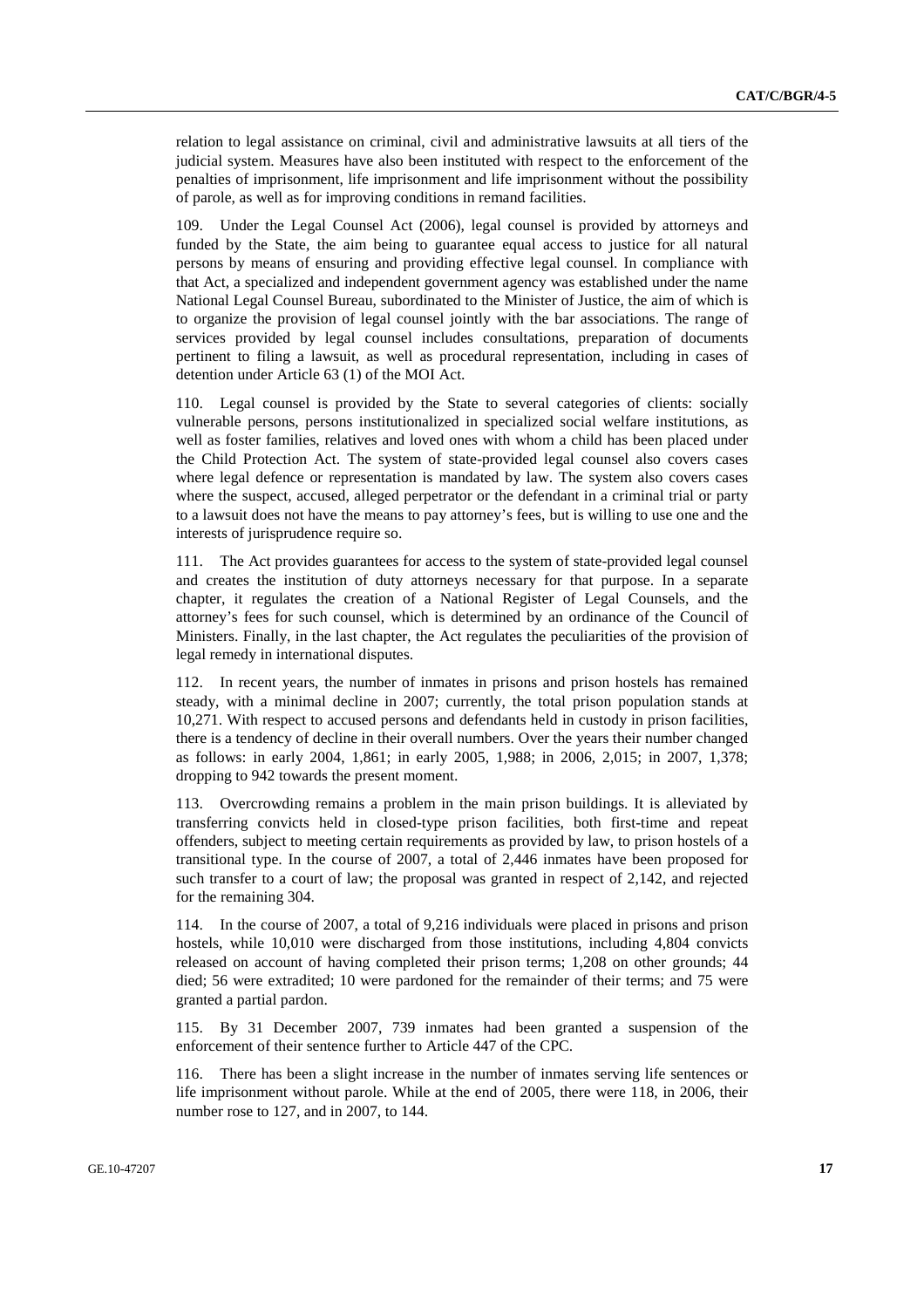117. At present, there are 44 remand facilities in the territory of the Republic of Bulgaria. In recent years (2004–2008) the government has undertaken steps to improve the living conditions and physical environment in those facilities. Minor repairs and facelifts are done on an annual basis. At present there are only two subterranean remand facilities, in Gabrovo and Shumen; at Shumen, one floor is below, and one is above ground. The Ministry of Justice has undertaken concrete steps to improve conditions in those facilities, while planning to build two all-new remand facilities in these two cities. Meanwhile, new remand facilities were opened in Razgrad (2003), Targovishte (2004), and Elhovo (2005). Further remand facilities are to be set up in the cities of Plovdiv and Burgas and the town of Petrich. In the former two cities, premises have already been made available on the grounds of the respective prisons.

118. Regarding the numbers of detainees placed for periods of time in remand, in 2007 their total number was  $23.896$  persons  $-3.768$  less persons compared with the preceding year 2006. During the same period in 2007, the number of aliens held in remand facilities totalled 373. It should be emphasized that each individual held in a remand facility fully and effectively enjoys the right to exercise in the open.

119. The Ministry of Health Care has instituted administrative measures and adopted the internal regulations for their implementation for the purpose of improving conditions and meeting the requirements of the Convention. Improving mental health through the introduction of modern principles of prevention and treatment of mental disorders is among the key priorities in the programme of governance of the Ministry of Health Care. By its policy in this particular sphere of health care, Bulgaria fully conforms to EU criteria for mental health. The principles of mental health are also reflected in Bulgaria's national Mental Health Policy, which the Ministry of Health Care implements through concrete measures and actions for improvement of the system of health care.

120. As early as May 1998, the Ministry of Health Care adopted a Concept Paper for the Development of Psychiatric Care in the Republic of Bulgaria, based upon the principles of guaranteeing the human rights of the mentally ill. The reform of Bulgarian psychiatric care continued in the following years, on the basis of the National Programme for Mental Health of the Citizens of the Republic of Bulgaria 2001-2005, adopted by the Council of Ministers. Concurrently with that, a National Action Plan for Mental Health in the Republic of Bulgaria 2004–2012 is in force and being implemented.

121. In implementing Bulgaria's Mental Health Policy, the rights of the individual are guaranteed not only by the relevant provisions of the legislation, but also through the rules and procedures enforced in compliance therewith. Radically new approaches are taken on board in the national programmes, based on respect for the human rights of the mentally ill, including the phasing out of institutional care, where the patient is placed in isolation, and replacing it by a set of services provided at their place of residence, in order for patients to remain a part of the community to which they belong while in good health (the so-called community mental care).

122. Since 2004, the Ministry of Health Care has allocated additional funds for capital expenditure aimed at improving conditions in the state psychiatric hospitals at Radnevo, Tserova Kuria, Karvuna, Karlukovo. The former hospital at Paralenitsa has been relocated to a renovated building in the centre of the city of Pazardzhik, offering excellent conditions for treatment. Since 2007, psychiatric wards have been in operation at the general hospitals in Vratsa and Kazanlak, and a psychiatric section in the general hospital in Omurtag.

123. Some medical facilities are implementing domestic or international projects aimed at improving living conditions on the premises or de-institutionalization. The university-based general hospitals in Sofia and Varna are implementing projects for two children's psychiatric clinics. The psychiatric hospital in the town of Sevlievo is implementing a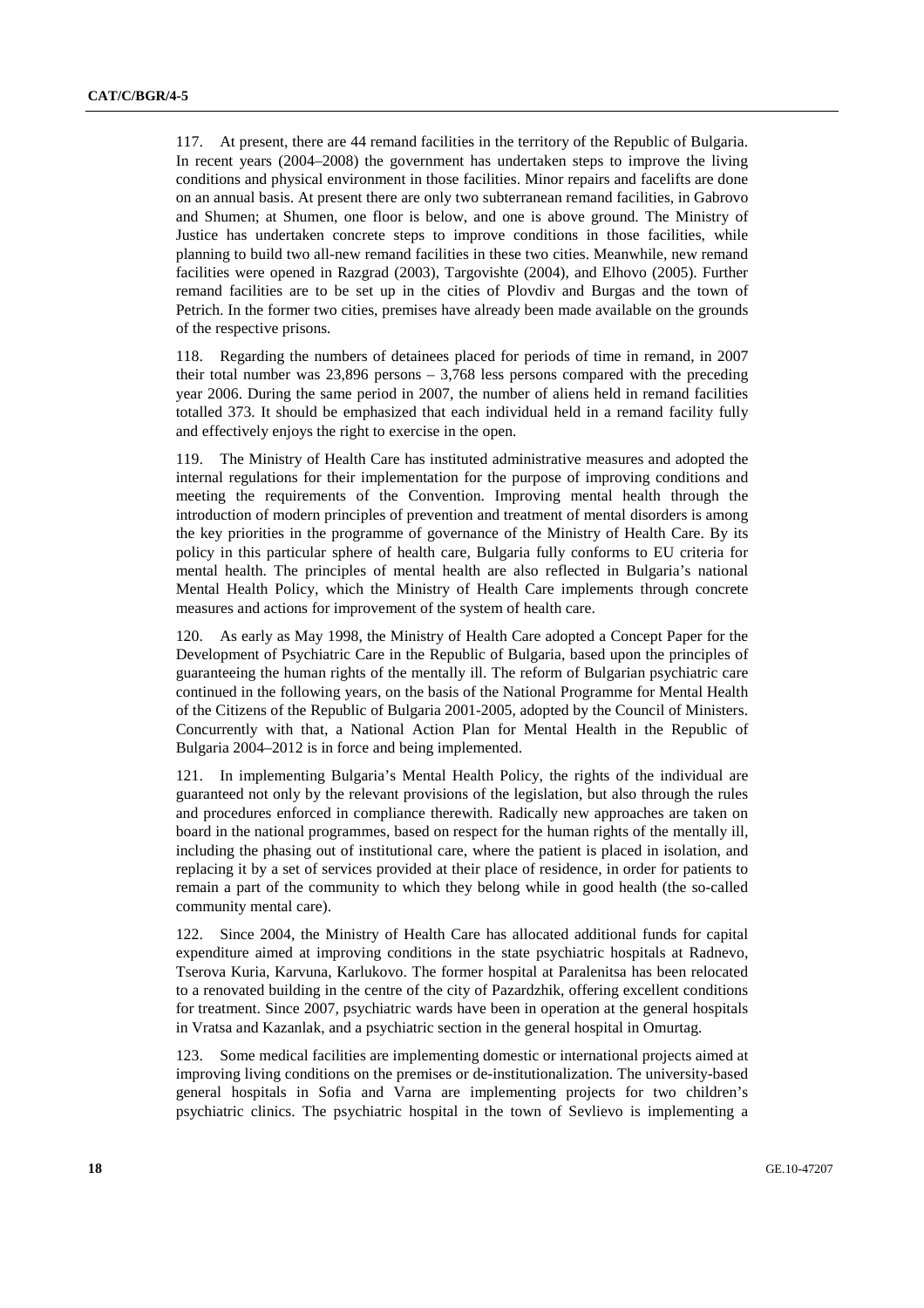project to renovate and reformulate its operation as a medical institution. The hospitals at Radnevo, Tserova Koria, Lovech, Tsarev Brod, and the district hospitals in Russe and Dobrich had bid for, and been awarded, day/information centre/protected home projects. A project for de-institutionalization through the provision of services to high-risk groups within the community is in the process of being implemented, the aim of which is for community psychiatric care to supersede hospital-based psychiatric care.

124. The Ministry of Labour and Social Policy (MLSP) also has a role to play in fulfilling the obligations arising from the Convention. In view of the fact that social services in the Republic of Bulgaria are decentralized, the mayor of the municipality and the director of the relevant specialized institution jointly develop and apply a procedure for protection against violence or abuse. Such procedure prescribes the channel for filing and registering complaints, the terms and procedure for resolving problems as they arise, as well as the notification of the competent authorities. All those actions are coordinated with the Social Support Directorate, the specialized child protection body within the relevant municipality.

125. In fulfilment of the provision of Article 21 (1) subparagraph 3 of the CPA, the Social Support Directorates perform inspections in response to complaints and reports alleging violations of children's rights, and issue binding instructions in remedy thereof.

126. Following receipt of such complaints or reports, the Child Protection Department performs an inquiry and assessment of veracity by gathering relevant information from the child concerned, the family, school, the child's personal physician and any sources familiar with the child's status. If the child is found to be at risk, the Child Protection Department opens a case file and, following a thorough assessment of the case, prepares an action plan setting clear long- and short-term goals, the tools for attaining them and the protective measures to be applied in respect of the child concerned.

127. A priority objective for the staff of the Child Protection Department is to institute measures for protecting children in a family environment, and only after these have been exhausted, or proven futile, can steps be undertaken to remove the child from the family. Placement of a child in a specialized institution is a measure of last resort, undertaken where all other options for the child to be raised by relatives or loved ones have been exhausted, and no suitable foster family is available, except in cases where such institutionalization is urgently needed because of a proven risk to the life or health of the child.

128. The Social Support Directorate, acting through its Child Protection Department, performs checks on reports alleging violence or violation of the rights of children placed in specialized institutions. One of its main functions is active involvement, through the support and cooperation of the competent authorities, in eliminating the causes for instances of violence or aggression towards children placed in such institutions.

129. When a report is received alleging violence towards a child, an officer of the Child Protection Department performs, without delay, an inquiry into the veracity of the allegation, while at the same time providing urgent psychological and social assistance, and if necessary, depending on the nature of the case, notifies the competent authorities of the MOI or the Prosecution Service.

130. There is a steady trend towards a decrease in the total number of children placed in health and social care institutions (in accordance with the Child Protection Act and the relevant secondary legislation). The 32 institutions existing today accommodate 1,125 children, and have 2,900 staff caring for them, including 160 medical doctors, 174 pedagogues and child psychologists, and over 1,300 medical specialists: nurses, rehabilitators, dietary and laboratory technicians, in addition to the almost 1,430 educators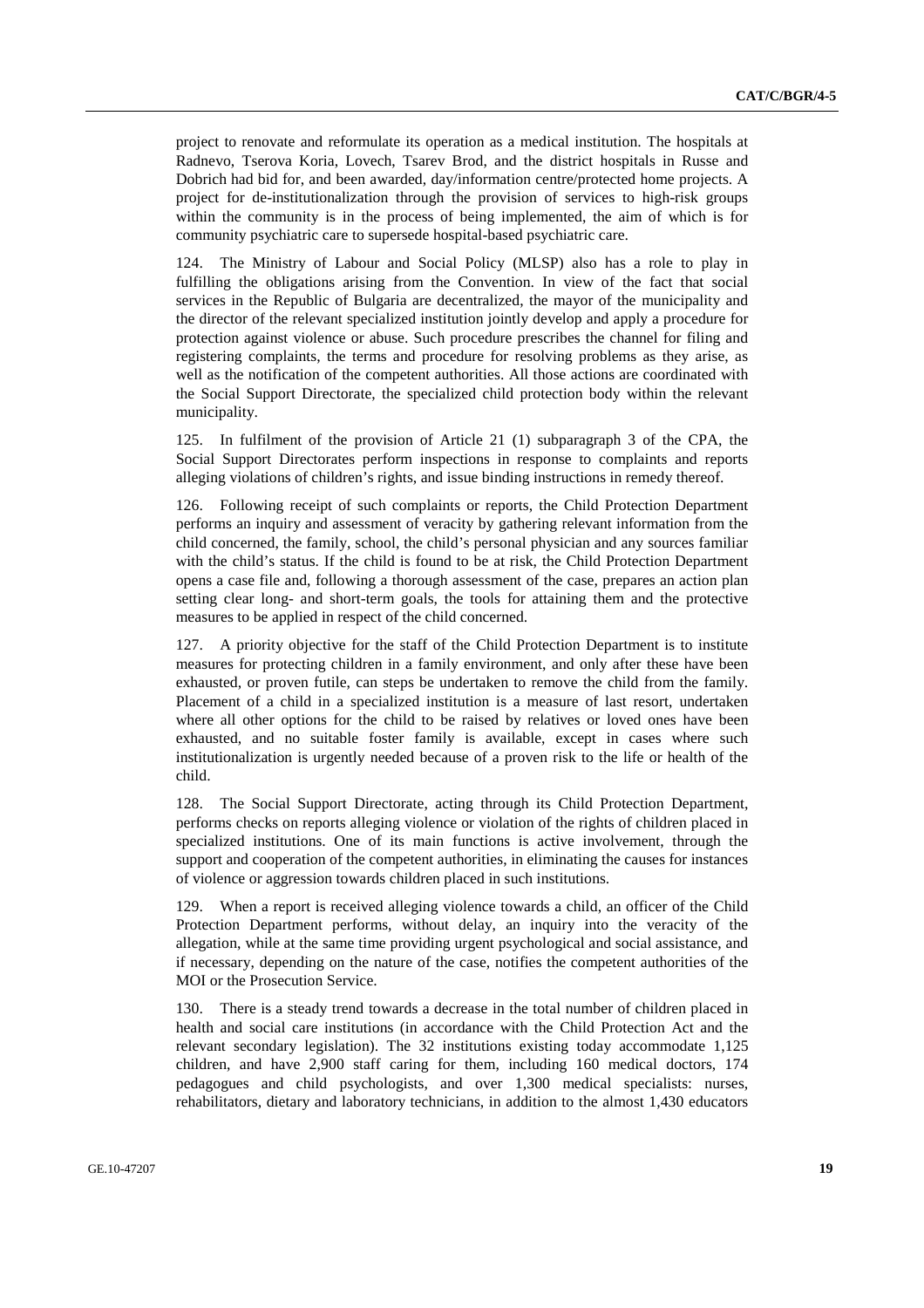and paramedics. The budget allocation for those institutions amounted to 24.3 million leva in 2008.

131. In the period between February and May 2007, the Ombudsman of the Republic of Bulgaria, further to a Memorandum of Cooperation with the Minister of Justice, instructed his administration to perform inspections in the prisons of Sofia and Stara Zagora, the correctional institution for girls and the women's prison at Sliven, following up on allegations of degrading, cruel or inhuman treatment of inmates by the staff or by fellow inmates. The inspectors also checked protection measures, physical conditions and medical care provided in those institutions.

132. The findings of those inspections have been summed up in a thorough and detailed report published on the website of the Office of the Ombudsman, which, in addition to stating the omissions and weaknesses observed, contains a list of 12 conclusions and a list of 10 recommendations. The latter are generally addressed to the Ministry of Justice, and prescribe, *inter alia*, a review of the adequacy of some provisions of the Enforcement of Penalties Act and the Rules and Regulations on the Implementation of EPA (item 6 of the Recommendations).

133. More specifically, the Ombudsman of the Republic of Bulgaria recommends the following: lifting of the restrictions on the range of persons with whom telephone conversations are allowed (Article 37a of RRIEPA); appointment of the prison warden as custodian of the inmates, authorized to give informed consent regarding the performance of medical treatment on them; decentralization of prison hostels; setting up prison institutions for drug addicts; and including the Ombudsman as one of the institutions to which, pursuant to EPA Article 32 (2), inmates are allowed to send letters in sealed envelopes.

134. LAR (Law on Asylum and Refugees) regulates in a thorough and detailed manner the right of aliens seeking or granted protection to be issued an identity document for the territory of the Republic of Bulgaria. In order for such document, which is issued by the State Agency for Refugees (SAR), to be clearly distinguishable from identity papers issued under the Bulgarian Identity Documents Act, it is designated as a 'registration card'.

135. The directors of the relevant SAR bureaus are authorized to make decisions regarding the accommodation of aliens, since Directive 2003/9/ЕC requires that aliens be accommodated at the discretion of the relevant administrative authority on a case-by-case basis, and administrative decisions are subject to judicial supervision.

136. In cases where there are doubts that the alien applying for status is of diminished capacity, the law provides for the appointment of experts to perform an evaluation of the applicant.

137. With respect to the steps undertaken to train public servants to apply the provisions of the law for prevention of torture and other forms of cruel, inhuman or degrading treatment or punishment (Article 10 of the Convention), it should be emphasized that the line ministries and other government institutions responsible for the prevention of torture undertake various measures for the proper training of their staff, who are appointed by competitive procedure in the first place. Modern and innovative forms of training are used concurrently with time-proven ones, ranging from induction and periodic training courses and seminars of varying scope and duration within the respective agency or another institution in Bulgaria, to short- or longer-term training courses overseas or participation in international projects or programmes.

138. One of the main goals of MOI is to undertake diverse and multi-faceted measures to train the staff in tolerance and respect for the rights and interests of the public, including persons belonging to ethnic minorities.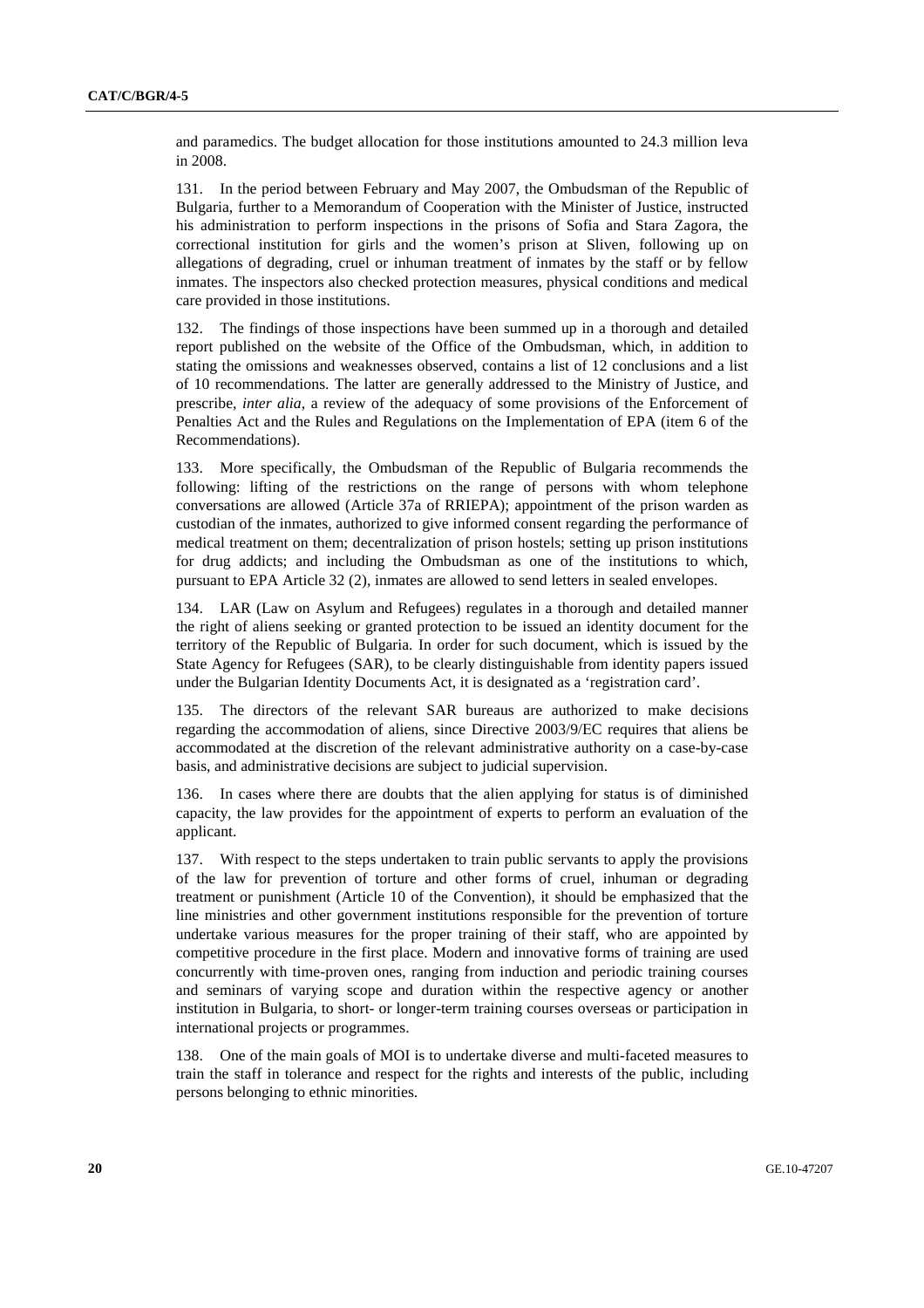139. The norms of international law related to the protection of human rights are internalized in accordance with the defined standards of the Standardized State Requirements for the Civil Service, adopted by the Council of Ministers of the Republic of Bulgaria. Such training is delivered by highly qualified specialized trainers with research degrees and titles. The training curricula, depending on the category of trainees and the duration of the training courses, include matters of international law and human rights.

140. The norms of international legal instruments in the area of human rights are also taught in on-the-job training courses. A useful aid in this respect is the International Human Rights Standards for Law Enforcement Bodies, a pocket handbook for police officers, issued by the United Nations Centre for Human Rights.

141. A special staff training programme in human rights compliance is being implemented with the support of Bulgarian and foreign government institutions and nongovernmental organizations, which also provide the relevant lecturers. A long-term programme for cooperation in this area is being implemented with the participation of lecturers from EU nations.

142. In compliance with the general provisions of the Convention against Torture and Other Cruel, Inhuman or Degrading Treatment or Punishment, the Ministry of Interior also uses in its specialized training centres curricula featuring international legal instruments on human rights. Theoretical and practical issues of international human rights protection are addressed in specially organized training courses delivered at the Academy of the Ministry of Interior. A consistent and purposeful policy is pursued specifically for dealing with the issues of the Roma community by promoting mutual knowledge and closeness of the diverse ethnic and cultural communities in the Republic of Bulgaria. To that end, training courses are organized for police officers of Roma origin as well as for officers operating in a multicultural environment. A textbook has been issued and training is being delivered in the Roma tongue. A temporary ethnographic exhibition has been set up on "Integration of the Roma in Bulgaria".

143. Training programmes for police investigators comprise compulsory subjects dealing with the standards of the Convention for the Protection of Human Rights and Fundamental Freedoms and other international legal instruments in the area of human rights. Tests cover not just specialized subjects related to statutory investigative procedures but also issues arising from international instruments for the protection of human rights.

144. In accordance with the Action Plan for the Roma Inclusion Initiative 2005–2015, training courses are organized on an annual basis on the subject of "Police Work with Ethnic Minorities", aimed at improving the qualifications of police officers for effective work in a multi-ethnic environment, in compliance with human rights standards.

145. Since November 2006, a project called STEPSS (Strategies for Effective Policing: Stop and Search) is being implemented with the aim of improving police work with minority groups (mostly in stopping, identity checks and searches), as well as control and accountability for such work. The project is implemented in partnership with Hungary and Spain, under British guidance.

146. Neither the Prosecution nor the Investigation Service has delivered specialized training programmes for their staff in the provisions of the Convention. Prosecutors and investigators are professionals with law degrees who have all taken a course on the Convention as part of international criminal law at law school. Later, in their professional practice, they apply those norms, as necessary, which, together with all other relevant norms of legal protection, are a prerequisite for their successful professional functioning. Therefore, no additional special training in prevention of torture is provided for them. At the same time, in all briefings and instructions, staff are urged to comply with international rules of human rights protection, including not to commit acts of torture, or allow such acts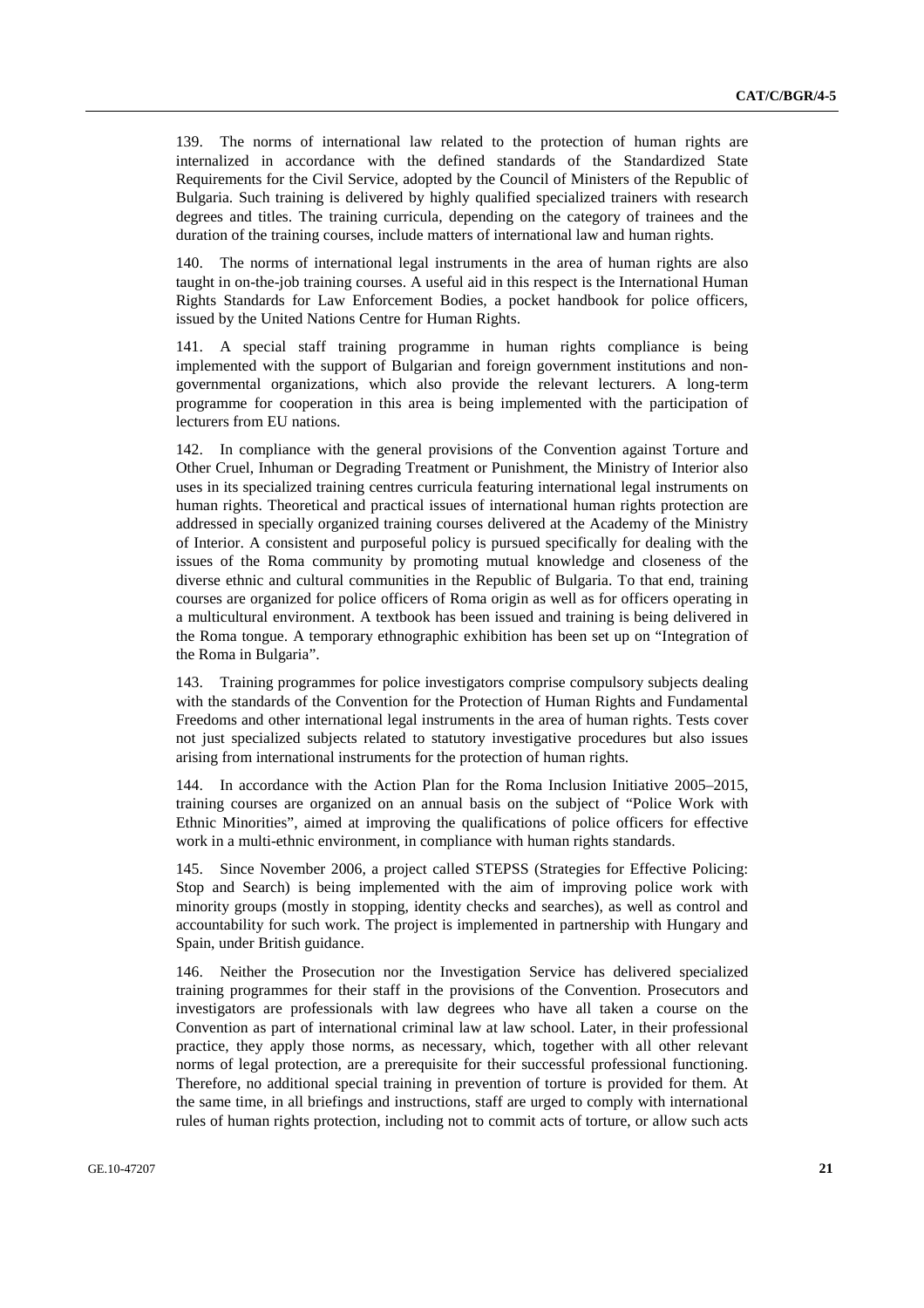to be committed. That such acts are alien to both the Prosecution and the Investigation Service is also evidenced by the official reports of these services. According to those reports, during the period under review, there have been no complaints on the part of detainees alleging beatings or any other acts of physical or mental torture committed by investigators or prosecutors.

147. Prison staff are also trained systematically in the spirit of the provisions of the Convention.

148. In compliance with the provisions of Article 63 of the European Prison Rules, all newly appointed staff should undergo induction courses in prison service. The curriculum includes subjects such as international standards of treatment of inmates, international standards of medical service in penitentiary institutions, social work as a guarantee for the protection of human rights of detainees, among others.

149. For the purpose of prevention of illegal violence on the part of prison staff against inmates, prior to coming on duty, prison security guards undergo a daily briefing for strict compliance with the rights of inmates, the manner and procedure of using physical force, auxiliary devices and weapons. Such measures are included in the annual plan for training in each penitentiary facility.

150. At the same time, direct methodological guidance and oversight is carried out regarding the enforcement of the penalty of imprisonment. Specialized training sessions are conducted with prison staff concerning the basic standards of international instruments for the protection of human rights in penitentiary institutions and for a lawful and humane treatment of inmates. Psychologists and social workers take part in such briefings of prison security guards.

151. Volunteer committees of inmates seek active involvement in efforts to resolve social problems and other issues related to improvement in living conditions in penitentiary institutions.

152. Each individual case of use of physical force and auxiliary devices is examined in detail, whereby relevant conclusions are drawn and measures undertaken not to allow recurrences of such acts in the future.

153. In accordance with the psychiatric reform programme, the curriculum for majoring and postgraduate students of psychiatry has been modified accordingly.

154. To guarantee humane treatment of patients by staff in psychiatric institutions, specialized training courses are delivered at the Forensic Psychiatry Clinic of the Sofia Medical University on Conflict between coercion and care for mental patients and Crisis interventions on specific clients.

155. With a view to attaining the goals of the Convention, the National Centre for Public Health under the Ministry of Health Care has translated into Bulgarian and published two brochures entitled *Guiding Principles of Ensuring the Rights of Persons with Mental Disorders and Legislation for Mental Health Care: Ten Basic Principles*. The book *Ethical Issues in Mental Health Care* was also published under a research and training programme adopted by the said Centre in conjunction with the Bulgarian Psychiatric Association and the Association of Psychiatric Nurses.

156. Periodic training courses and seminars aimed at raising the qualifications of staff members, including on matters of prevention of acts of torture, are also delivered by the management of the State Agency for Refugees. Such events are organized in part with the support of specialized institutions and organizations concerned. Thus, for instance, in October 2007, SAR and the Office of the United Nations High Commissioner for Refugees, in partnership with NGOs, held a workshop on Standard Operational Procedures for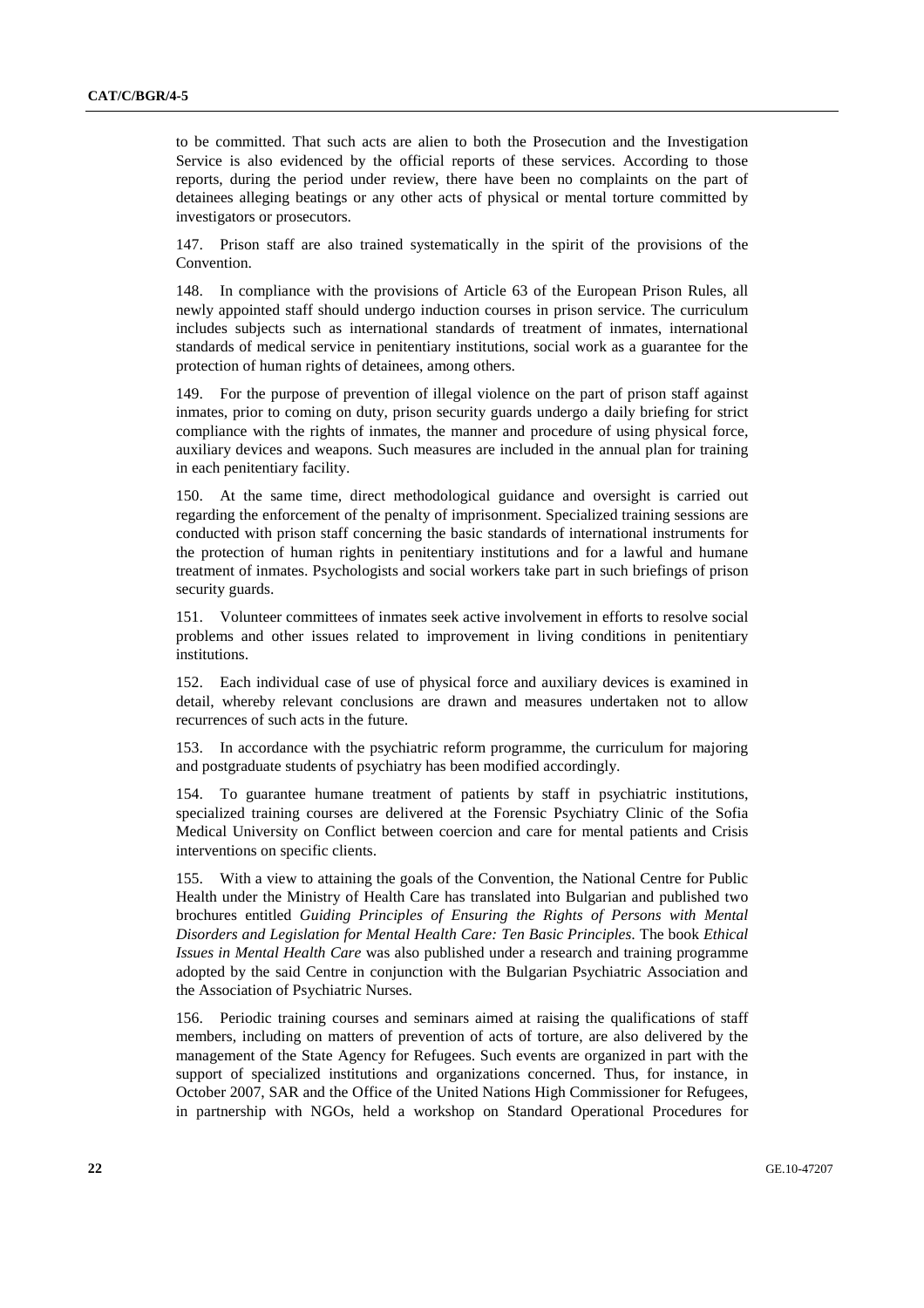Aversion and Counteraction of Sexual and Gender-related Violence in the Republic of Bulgaria.

## **IV. Complaints, queries, indictments, legal proceedings, verdicts, reparation and compensation regarding acts of torture and other cruel, inhuman or degrading treatment or punishment (Article 13 of the Convention)**

157. In all ministries and other institutions concerned by the provisions of Article 13 of the Convention, there are internal control bodies in place whose functions include receipt of, and follow-up on, complaints, queries, and so on.

158. In particular, within the Ministry of Interior there is a specialized unit and a streamlined and effective system for receipt of and subsequent follow-up on complaints, proposals, reports and requests by members of the public. Relevant checks have been performed in respect of each and every complaint, and in cases where unlawful acts or conduct on the part of MIO officers have been established, the case files have been referred to the relevant prosecutor's office. By virtue of the newly established Internal Security Directorate, MIO has not only tightened control of the performance of police officers, but is seeking to detect and uncover wrongdoing in the course of their duties of service, including corruption and acts of torture.

159. There is an Inspectorate Department under the Supreme Cassation Prosecutor's Office, and similar control bodies (inspectorates) also operate with appellate prosecutors' offices around the country. These perform inspections in relation to incoming violation reports or established omissions or irregularities. The results of monitoring, as well as of disciplinary inspections of the performance of duties of service, are summarized and analyzed, and the relevant proposals are submitted to the Prosecutor General for adoption of disciplinary and other punitive measures. In 2007, criminal offences were found to have been committed by 25 magistrates. A total of six (6) proposals have been submitted by heads of administration of prosecutor's offices for the imposition of the heaviest disciplinary punishment, namely, dismissal from office. Disciplinary sanctions have been imposed on 22 prosecutors and three (3) military investigators. The sanction of disciplinary dismissal from office has been imposed on two (2) prosecutors and two (2) military investigators, but in all of those cases the sanction was determined for offences and wrongdoings other than torture.

160. During the period 2001–2008, a total of 396 complaints were filed against officers of the system of penitentiary facilities for beatings or other instances of unlawful violence or inhuman treatment of inmates. Of these, 20 have been substantiated and administrative or disciplinary penalties have been imposed on the guilty members of the prison staff.

161. Pre-trial proceedings have been initiated in three instances of wrongdoing, two of which have since been dropped, and the third has ended in dismissal of criminal charges against the accused party and the imposition of a fine as an administrative sanction.

162. To date, there are 26 instances of ongoing criminal proceedings for poor living conditions in penitentiary facilities. In 10 of these, writs of execution have been issued.

163. The Republic of Bulgaria has been found in violation of the European Convention on Human Rights by the European Court of Human Rights in Strasbourg on several counts with regard to violations of prison regulations, mostly non-compliance of the physical conditions of its penitentiary facilities with European standards. In fulfilment of the Court's decisions, measures have been undertaken for general improvement of conditions in prison facilities. At the same time, it should be noted that the deficiencies and irregularities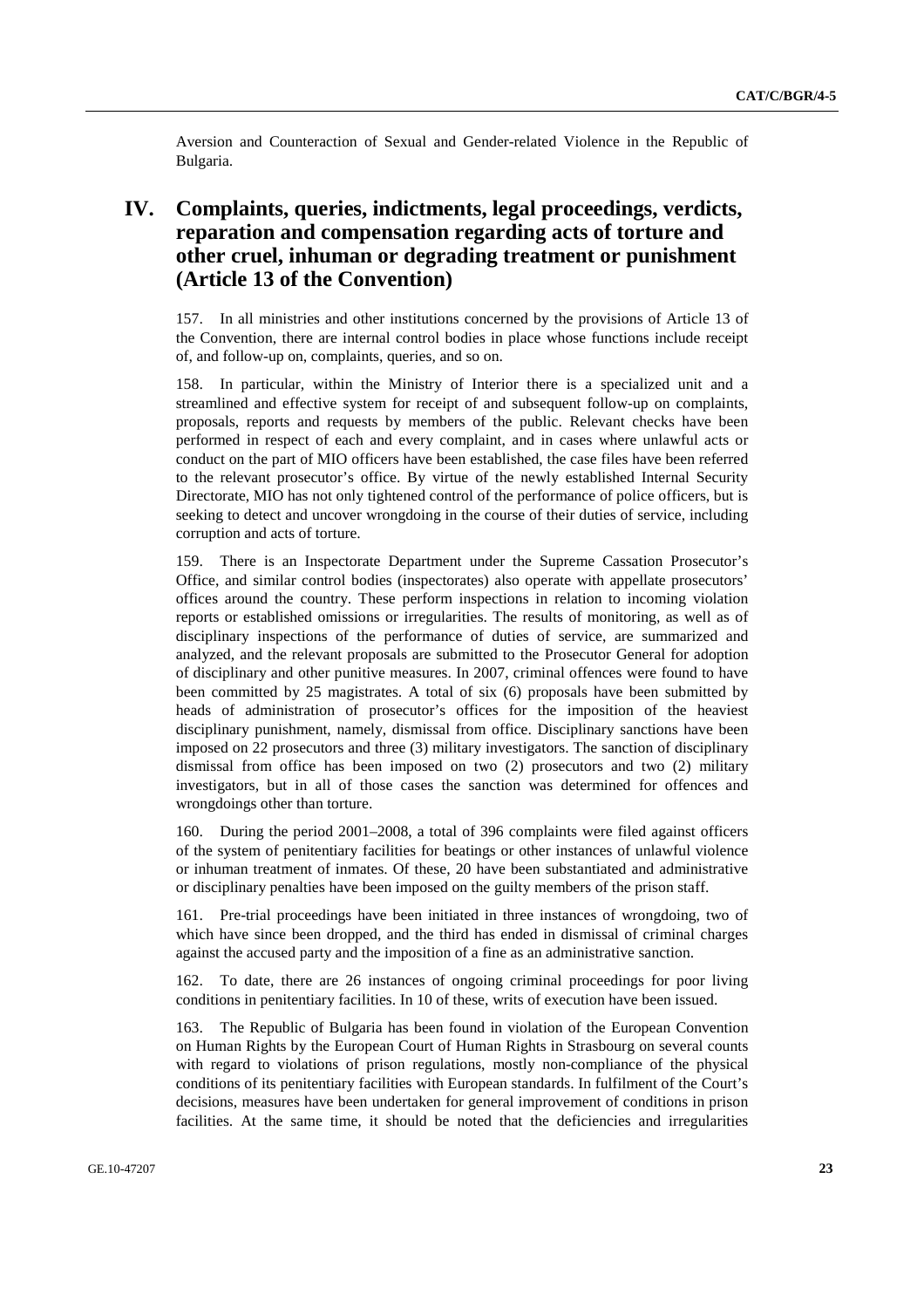established reflect the situation at the time of the alleged violation, and not the current situation at those facilities.

## **V. Actions undertaken with regard to the subjects of concern and recommendations of the Committee with regard to the third periodic report of the Republic of Bulgaria**

164. While noting the accomplishments in fulfilment of the obligations of Bulgaria arising from the Convention against Torture, the Committee, in its Conclusions and recommendations, expressed concern about certain issues (paragraph 5) and formulated recommendations (paragraph 6). During the period under review, some of those issues were resolved, while others are the subject of consistent legislative or administrative improvements aimed at resolving them.

## **A. Resolved issues**

#### **Paragraph 5 (b)**

165. Paragraph 5 (b) deals with allegations of mistreatment of persons in remand, notably during interrogations by the police, which could constitute torture and which affect, in a disproportionate number of cases, members of the Roma population.

166. The Government has adopted a special programme for social integration of the Roma population. In this context, efforts continue to encourage the police force to hire persons of Roma origin, in line with the relevant recommendation of the Committee.

167. With a view to guaranteeing the prevention of acts of torture against detainees, including members of the Roma community, two new and quite detailed guidelines have been adopted (both referred to earlier in this report): I-З, dated 13 September 2006, and ІЗ-2451, dated 29 December 2006, regarding the procedure to be followed by officers of the military and the regular police force in detaining persons at the relevant detention facilities, the equipment of such facilities and the rules of conduct inside them. Attached to these are 10 blank declaration forms, to be completed in duplicate and signed by the arresting officer and the detainee, one copy being enclosed with the arrest warrant and the other being handed to the detainee. These declarations refer to the detainee's stated request or refusal of legal counsel, either as a free choice or under the Legal Counsel Act; existence of health problems; stated request or refusal of a medical examination by a physician; request for notification of another party of the arrest; the right to visitors or receipt of parcels and food; request for notification of the relevant consular authorities, if the person is an alien; request for provision of a translator or interpreter, and so on. Issues such as submission of such declarations by illiterate persons, or refusal to submit a declaration, are also dealt with accordingly. The Guidelines also provide for a log of detainees, containing their detailed personal data; a receipt in respect of personal effects and cash of the detained person; a medical examinations log; a log for registering instances where the detained person is led out of the detention facility; a log of cash amounts confiscated and spent by/on behalf of detained persons; a log of visits and/or parcels and food received by the detained persons.

168. As mentioned previously, Article 9 and Article 10 of the Ordinances explicitly state that no actions by the competent authorities should include the commission, provocation or toleration of any act of torture, inhuman or degrading treatment or punishment, or acts of discrimination against detained persons. An officer who has witnessed unlawful use of physical force or the commission, provocation or toleration of any act of torture against detained persons, is mandated to intervene in order to prevent or stop such an act from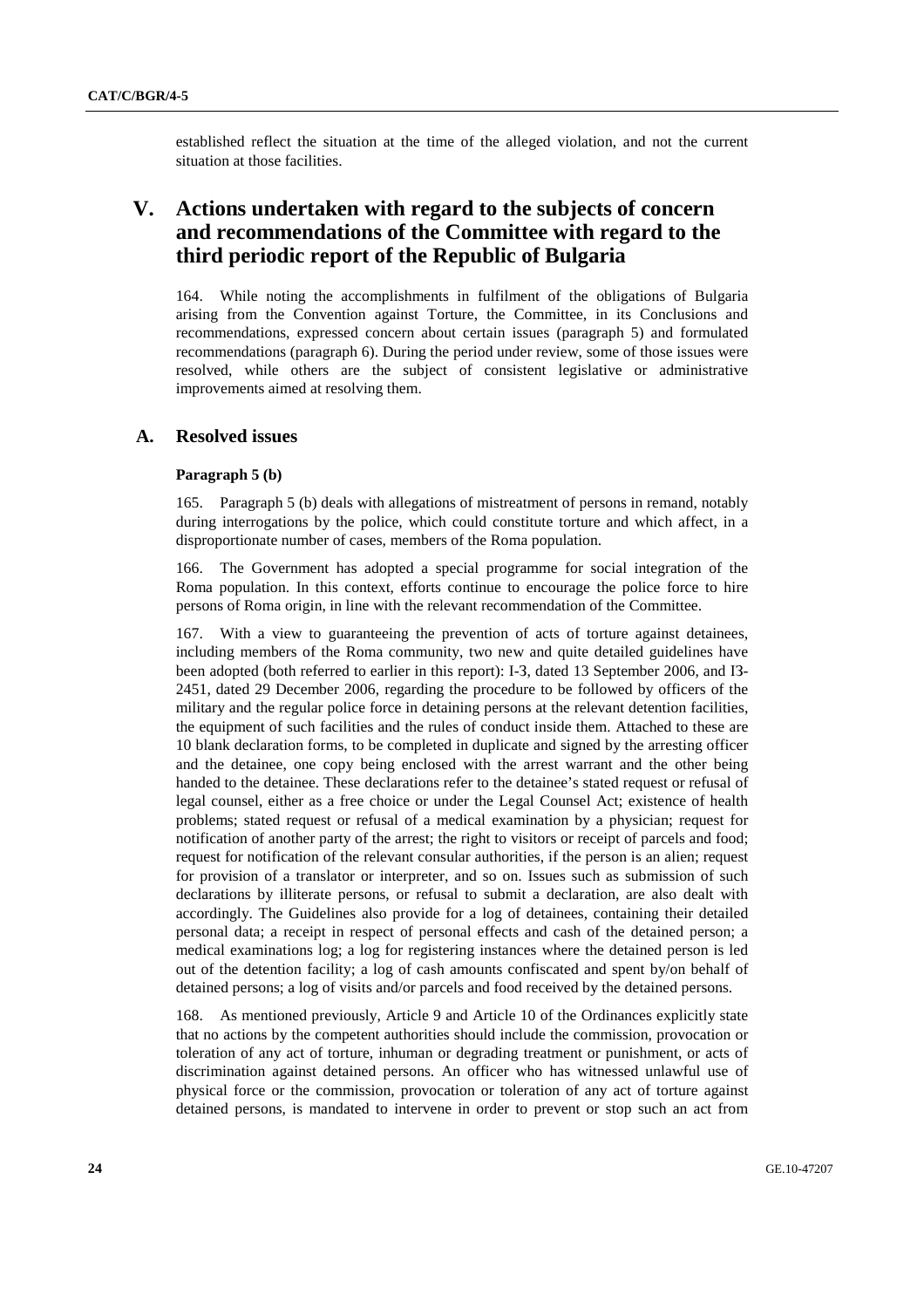being committed, and must notify his/her superior officer immediately thereafter of such action.

### **Paragraph 6 (c)**

169. In relation to paragraph 6 (c), the issue of undertaking measures for instituting an effective, reliable and independent system of complaints and remedies and the timely and impartial investigation of all alleged instances of mistreatment or torture, and the punishment of persons with proven guilt thereof, should be considered to have been largely resolved.

170. No centralized system for investigation of complaints has been set up because each Ministries and government agency (MOI, Ministry of Justice, Ministry of Health Care, Ministry of Education and Science, Ministry of Labour and Social Policy, SAR and the State Agency for Child Protection) has its own complaints follow-up system, including for investigation of alleged acts of torture by officers of these institutions.

171. Timely whistle-blowing and notification of the institutions of alleged or suspected torture by officers of these institutions is the right and prerogative not just of the aggrieved party but also of the media and non-governmental organizations. This provides additional guarantees for prevention and counteraction of torture.

### **Paragraph 5 (d)**

172. With regard to the supposed absence of due and timely access on the part of persons in remand to legal counsel and medical help and to contact members of their family or loved ones, and with regard to allegations that access to free medical help is quite limited and ineffective, as well as to alleged discrepancies in the way the results of medical exams are presented to detainees, preventing them from filing complaints and seeking compensation, together with the recommendation for seeking legal and practical guarantees in this respect, it should be noted that these practices belong to the past. With the support of national and international entities, including the Committee against Torture, these issues have been eliminated. Today, the Legal Counsel Act, the State and Municipal Liabilities for Damages Act, the Support and Financial Compensation of Crime Victims Act and Guideline No I3-2451 are in force, addressing in full all problems that existed in the past.

#### **Paragraph 5 (f)**

173. The observation that legislative and other measures to assure full compliance with the provisions of Article 3 of the Convention are still insufficiently effective, as well as the assertion that the expulsion of aliens, notably by order of the National Security Service, for reasons of national security, is not subject to judicial control, are no longer relevant. The recommendation for the State to provide assurances that no one will be expelled, returned or extradited to a country where there are sufficient reasons to assume that he or she will be threatened with, or subjected to torture, and that, in compliance with Article 2, section 2 of the Convention, there will be no referral to exceptional circumstances in justification of the commission of the above acts, has been implemented in practice.

174. The Republic of Bulgaria has adopted and applies new legislation with respect to the expulsion of aliens. The relevant provisions are contained in the new Criminal Procedure Code, the MOI Act, the Law on Asylum and Refugees, the Aliens in the Republic of Bulgaria Act, the Bulgarian Identity Documents Act, among others. With the entry into force of the new State Agency for National Security Act, the National Security Service has been abolished. During the first half of 2007, the necessary amendments were made to the Aliens in the Republic of Bulgaria Act to regulate not only the expulsion of an alien in the case where his/her presence in the country constitutes a serious threat to national security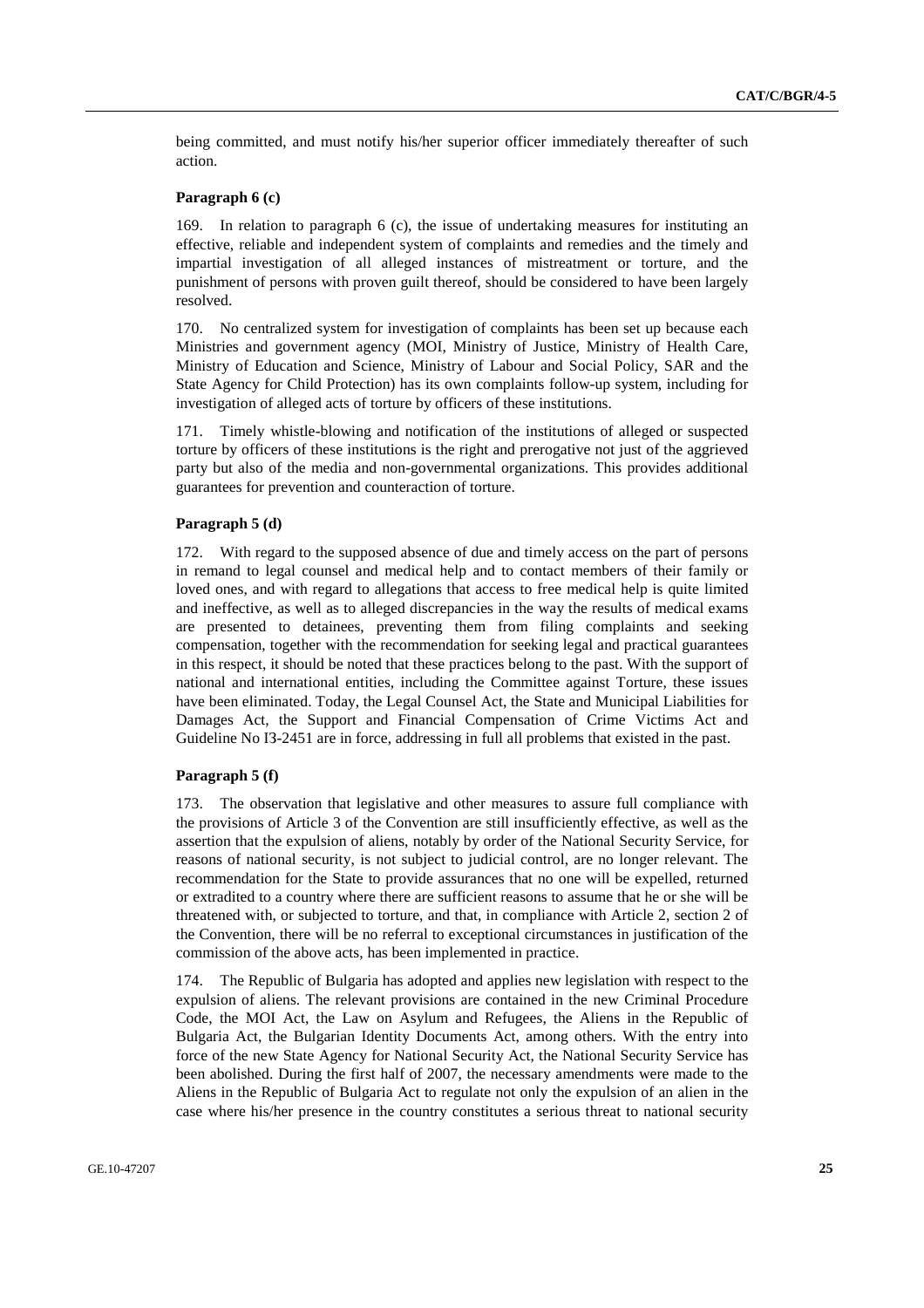and public order (Article 42), but also where his/her expulsion is mandated by a decision of the competent authorities of another EU member state (Article  $42(a)-(g)$ ). More importantly, under the new Administrative Procedure Code (in force since 12 July 2006), a possibility is already provided for any and all administrative decisions to be challenged in court, including those regarding the expulsion of an alien.

175. The applicable Bulgarian legislation provides explicit guarantees by imposing a ban on the extradition of a person to another country where there are sufficient grounds to believe that said person will be subjected to torture. Under Article 7 of the Extradition Act, "Grounds for Denying Extradition," and in compliance with the European Arrest Warrant (effective 4 July 2005), there are eight (8) separate reasons to deny extradition, including The provisions of paragraph 5, which states that 'if said person is to be subjected in the applicant country to violence, torture or to cruel, inhuman or degrading punishment, or if his/her rights in a criminal procedure or the Enforcement of his/her penalty are not guaranteed, in accordance with the requirements of international law.'

### **Paragraph 5 (g)**

176. The required legislative changes have been introduced with respect to the provision of compensation or rehabilitation to victims of torture or their heirs, in accordance with Article 14 of the Convention and the recommendation to guarantee to all persons who are victims of violations of their rights, both by law and in practice, to means of effective redress, including the effective right to fair and adequate compensation.

177. The applicable Bulgarian legislation explicitly guarantees a genuine right to redress, including financial compensation, to persons whose rights have been violated in accordance with the Convention. Article 2 of the State and Municipal Liabilities for Damages Act imposes liability on the law enforcement authorities for harmful actions. The State is to be held liable for damages caused to members of the public by the police and judicial investigation, the prosecution service, courts and special jurisdictions as a result of the following unlawful actions:

 (a) Placement in custody, where it has been subsequently rescinded for lack of legal grounds;

 (b) Charging a person with commission of a criminal offence, in cases where such person has subsequently been acquitted, or criminal proceedings in respect of said person have been dropped because the accused person was found not to be the perpetrator of the offence or the offence did not constitute a crime, or because criminal proceedings were initiated after the offence had been extinguished by a statute of limitations or amnestied;

 (c) Sentencing to a penalty under the Penal Code or imposition of an administrative penalty, in cases where the sentenced person has been acquitted or said administrative penalty has been annulled;

 (d) Imposition by a court of law of forced medical treatment or other medical procedures, where these have been subsequently rescinded for lack of valid reason for imposing them;

 (e) Imposition by a court of law of an administrative measure, where such decision has been subsequently rescinded as unlawful;

(f) Enforcement of a penalty beyond the court-determined term or severity.

178. The new amendments prepared for said Act are designed to broaden further the scope of such liability.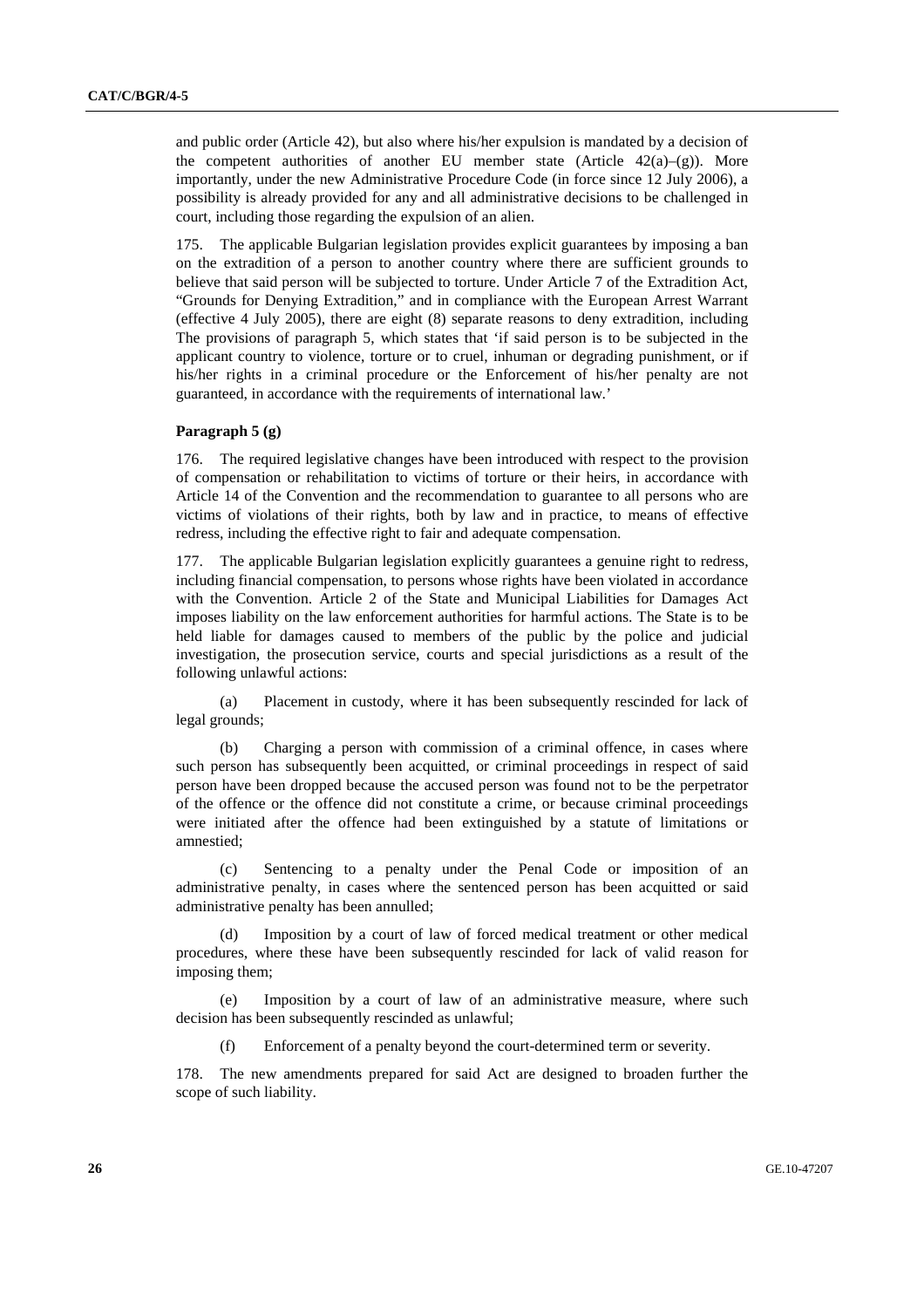179. Under Article 4 of the said Act, the State owes compensation for any pecuniary and moral damages caused in direct and immediate consequence of the harmful action, regardless of whether they were caused through the fault of the official involved. In order to completely guarantee the rights of the aggrieved parties, in cases where pre-trial proceedings instituted in respect of a detainee were dropped or said detainee was acquitted, the authority which dropped proceedings or the court which acquitted the accused person is under obligation to publicize that fact through the media if the aggrieved party or his/her heirs would so desire. Such an announcement is obligatory in cases where the media have already publicized the case (Article 11).

180. In addition to the above-cited remedy provided for under said Act, an aggrieved party who is victim to a criminal offence (e.g. under Article 287 viz. torture as per Article 1 of the Convention) may file a civil suit seeking compensation within the framework of criminal proceedings in accordance with the Criminal Procedure Code. Such aggrieved party or his/her heirs who have sustained damages as a result of said criminal offence may file a civil suit seeking compensation for damages and may be constituted as claimants in such civil suit.

181. If as a result of such criminal offense the aggrieved party has sustained grave bodily harm but has failed to file a civil suit either in accordance with the Criminal Procedure Code within the framework of the ongoing criminal proceedings, or separately under the Civil Procedure Code, then the aggrieved party has another option, that of claiming financial compensation under the Assistance and Financial Compensation to Crime Victims Act (in force since 1 January 2007). Under that Act, the aggrieved party or his/her heirs are entitled to file a claim seeking financial compensation, which covers jointly or separately pecuniary damages ensuing directly from the perpetrated criminal offence and amounting to:

- Cost of treatment
- Missed benefits
- Legal and administrative costs
- Missed support
- Funeral costs
- Other pecuniary damages (Article 14)

182. Another option for fair compensation of aggrieved parties is provided through the gradual introduction of new, alternative and faster procedures for speeding up criminal trials, including through mediation. The provision of an entire regime for alternative settlement of disputes has been defined as one of the priorities of the updated strategy for reform of the Bulgarian judicial system. The same goal is included in the National Concept Paper for Reform of the Criminal Justice System. In 2006, the Government adopted a National Strategy for Assistance and Compensation to Crime Victims. Article 13 of the Guiding Principles of said Strategy states that the aggrieved parties are entitled to mediation in relation to the criminal proceedings. Currently, in compliance with Council of Europe recommendations and the Mediation Act adopted in Bulgaria, the National Association of Mediators has come up with proposals and drafts for relevant amendments to the Penal Code and the Criminal Procedure Code, aimed at making mediation an effective institution that would contribute, along with other bodies and procedures, to the swift, fair and adequate compensation of aggrieved parties, including, where possible, victims of torture.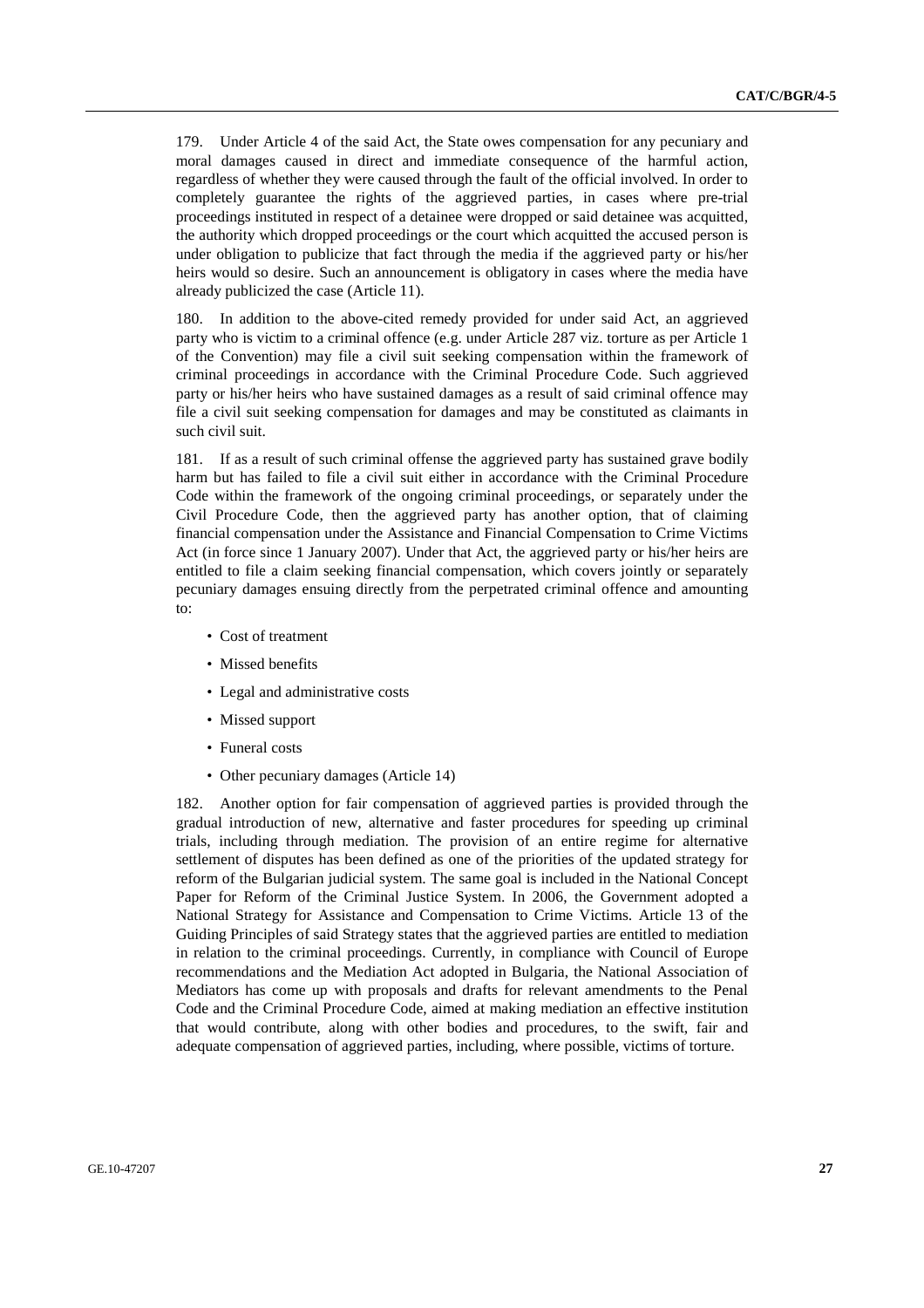#### **Paragraph 5 (h)**

183. Regarding the inadequate physical conditions in remand centres where accused persons can be held for up to two years, some of which are still located below ground, or lack facilities for outdoor exercise, as well as with regard to the recommendation contained in as per paragraph 6 (i) to remedy the identified problems, information has already been provided in the present report. The two below-ground remand facilities at Gabrovo and Shumen are being replaced with all-new buildings, currently under construction. All persons placed in those remand facilities will effectively be entitled to outdoor exercise.

184. Living conditions are improving in accordance with the requirements of minimum sanitation standards. To that end, the relevant ordinances had set a deadline of 1 January 2009. On the other hand, an all-round solution to the problem is proposed in the draft of a new Enforcement of Penalties Bill, including through the construction of new prisons.

185. As for the performance of independent inspections, that issue is thoroughly dealt with in a separate Section VI, "Procedure for access to remand facilities and provision of information about detainees" in the above cited Guidelines of 2006 and 2007 regarding the procedure for detention of persons by the relevant authorities, as well as the requirements to the furnishing and equipment of remand facilities. Article 54 defines the right of access for international and non-governmental organizations for purposes of control of human rights compliance and the internal order and regime in remand facilities.

186. In relation to the above, on 28 February 2007, the European Anti-torture Committee issued the report of its  $4<sup>th</sup>$  mission to Bulgaria from 10 to 21 September 2006. The mission had observed overcrowding at the remand facility in Plovdiv, as well as staff shortages in some prisons. The Committee experts also made recommendations for improvement of the level of social activities in penitentiary institutions – areas in which the necessary measures have been undertaken and the recommendations have been followed up.

### **Paragraph 5 (e)**

187. In addition to the problems that have been resolved wholly or in part, mention should be made of the issue of poor conditions at institutions for persons with mental disorders and the insufficient steps undertaken in that respect by the authorities for addressing that problem, including through legislation regarding forced institutionalization for purposes of psychiatric evaluation and the absence of procedures of judicial appeal and control.

188. Some legislative, administrative and other measures undertaken so far for prevention of torture in the field of psychiatric evaluation or treatment have already been mentioned this report. As has been pointed out, the entire legislative framework governing this matter has been totally updated, while the previously existing procedure of judicial appeal and oversight has been preserved. Therefore, issues relating to inadequate conditions in mental homes, staff shortage and so on are being addressed, including with foreign assistance.

189. As for institutional control over the placement of children in social welfare homes, the State Agency for Child Protection carries out thorough periodic inspections of compliance with children's rights, and if irregularities are found, undertakes measures for eliminating them. Complete and detailed information regarding monitoring of compliance with children's rights and the standards and quality of services provided to children, together with the measures undertaken in 2005, 2006 and 2007 to improve those, is contained in the relevant reports.

190. In the course of 2007, a total of 26 scheduled inspections were performed at Social Welfare Directorates, local offices of the Child Protection Agency and at medical and social care institutions for children across the country. Another 70 checks have been carried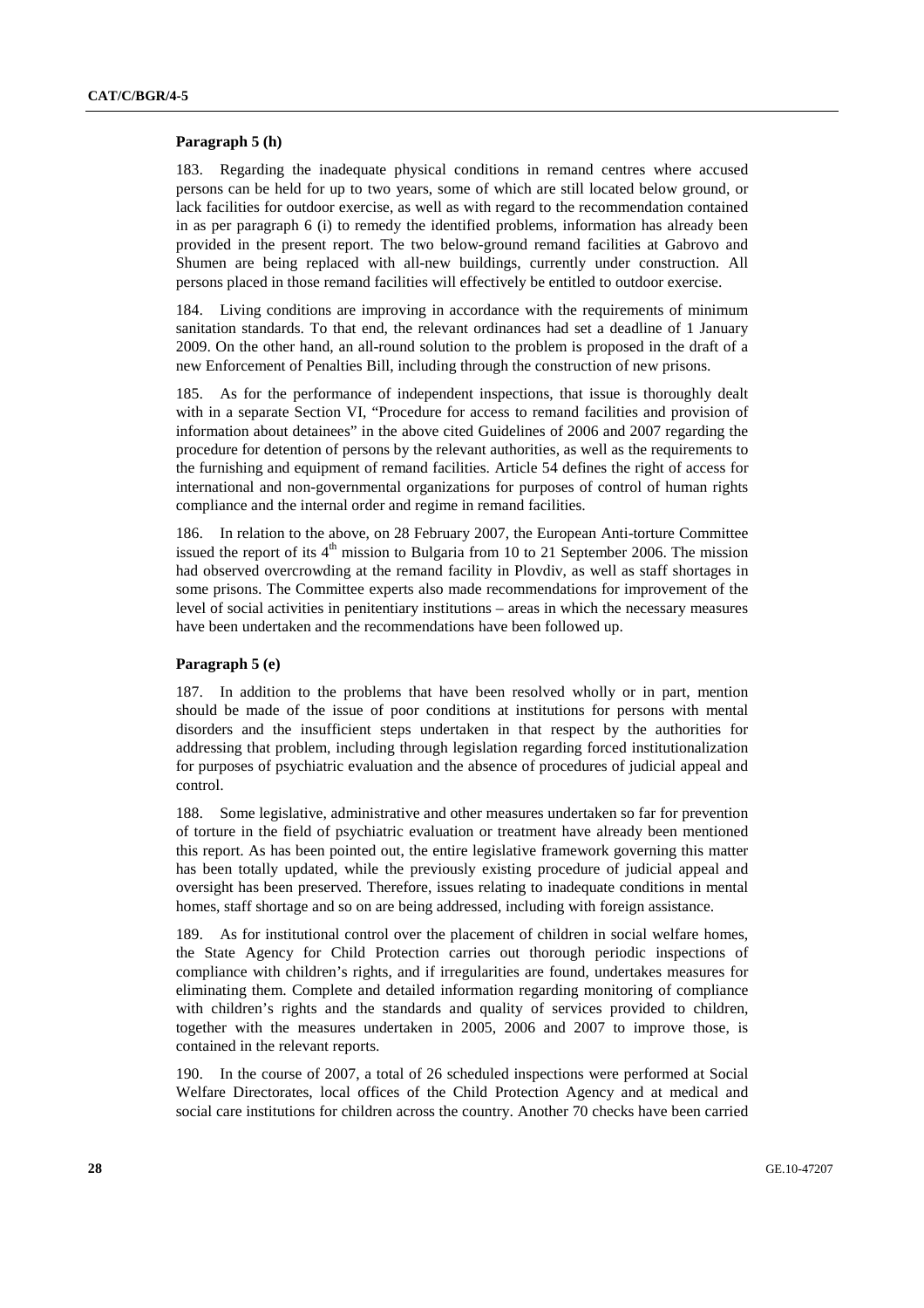out in response to irregularities reports, followed by 31 repeat inspections of compliance with the prescribed corrective measures. In 2006, seven (7) institutions were marked for closure, but technologically the process requires a certain period of time.

### **B. Issues being resolved by legislative or administrative means**

191. About the criminalization of the offence of torture, and the possible inclusion in the law of the provisions of MOI Guideline No І-167, regarding the so-called 'special' regime during the first five years of serving a life sentence, or of life imprisonment without the possibility of parole, it was already noted that the legislative process in Bulgaria is directed towards adoption of all-new laws and pieces of secondary legislation and of administrative, organizational and other measures in accordance with the provisions of the Convention and the recommendations of the Committee.

192. In relation to the introduction into the Penal Code of provisions regarding the crime of torture, the Bulgarian doctrine of criminal jurisprudence and the prevailing opinion among parliamentarians was that regardless of the fact that no specific definition of torture is explicitly incorporated into the Penal Code of the Republic of Bulgaria, offences covered by Article 1 of the Convention are provided for in the Penal Code, including Article 287 on bodily harm, as well as the broader content of Article 143 on coercion. In addition, the General Provisions of the Penal Code contain terms such as complicity, cumulative offence, attempted criminal wrongdoing or conspiracy to commit a crime, which all have their practical relevance to the texts of the Special Provisions. In such a scenario, the literal borrowing of language from international instruments, including Article 1 of the Convention Against Torture, would cause overlapping of existing acts of wrongdoing and definitions of various criminal offences under the Bulgarian Penal Code, which would cause significant difficulties in its implementation.

193. However, the prevailing opinion has gradually changed and a bill may be introduced seeking to incorporate a comprehensive text in the Penal Code, in accordance with Article 1 of the Convention.

194. Regarding instances of unduly severe treatment of persons serving a sentence of life imprisonment or life imprisonment without parole, and the recommendation to have their regimes reconsidered, such provisions are included in the current Enforcement of Penalties Act (Articles 127 (a) to (e)). However, as was reported in some detail hereinabove, there is a working group under the Council of Ministers that is working on a draft for a new Enforcement of Penalties Bill. In this context, the Committee's comments regarding a more benign treatment of persons serving a life sentence have been taken into account.

## **VI. Conclusion**

195. Human rights violations, including acts of torture and other cruel, inhuman or degrading treatment of punishment occur, albeit with a varying frequency and gravity, in every country the world over, regardless of the state of its economy or level of democracy and civil society and no measures undertaken would fully guarantee the complete elimination of any and all instances of torture by individual officers, including as a result of deficiencies in their value system.

196. Therefore the efforts of the Government of the Republic of Bulgaria are focused equally on eliminating the objective conditions permitting the commission of acts of torture. Resolute efforts aimed at the prevention of instances of torture will continue in the future, but its effective elimination will objectively be a process which will take time.